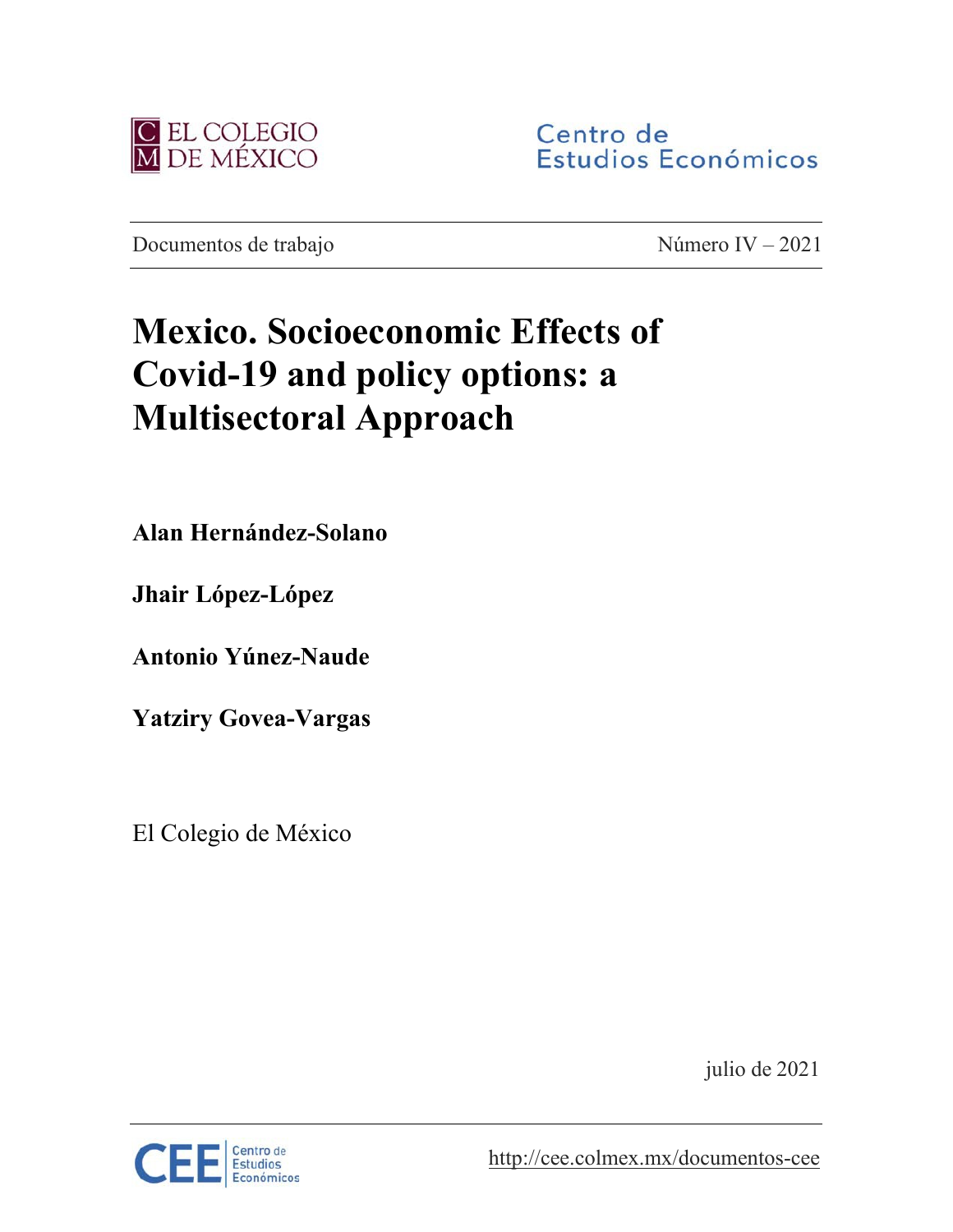# **Mexico. Socioeconomic Effects of Covid-19 and policy options: a Multisectoral Approach**

**Alan Hernández-Solano1, Jhair López-López2 , Antonio Yúnez-Naude3 y Yatziry Govea-Vargas4**

<sup>1</sup> Instituto de Investigaciones para el Desarrollo con Equidad-Universidad Iberoamericana. E-mail: [alan.hernandez@ibero.mx](mailto:alan.hernandez@ibero.mx)

<sup>2</sup> National Research System grantee. E-mail:  $\frac{1}{\hbar}$  hair.lopez@colmex.mx

 $3$  El Colegio de México A. C.: ayunez $(a)$ colmex.mx

<sup>4</sup> Project researcher at El Colegio de México A. C. E-mail: [ygovea@colmex.mx](mailto:ygovea@colmex.mx)

#### **Abstract**

The health-care crisis due to the spread of Covid-19 has caused profound disruption on the Mexican economy and society. Our purpose in this paper is to contribute to the knowledge on the economic impacts the pandemic has had in Mexico and to evaluate social policy options to mitigate its effects. We do so based on a multisectoral-multiplier model and the most recent Social Accounting Matrix of Mexico, by which we estimate the direct and indirect impacts of Covid-19 as well the likely effects of two alternative policies aimed at mitigating these impacts: an unconditional cash transfer scheme for households living in poverty and the establishment of an insurance program for workers who have lost their jobs during the spread of the disease. We find that the former policy is superior to the latter since it alleviates more value added and income losses, as well as poverty incidence and inequality.

**Keywords:** Pandemic, Economywide impacts, Social policies, income distribution, poverty.

**JEL codes:** C63, H12, P36, P43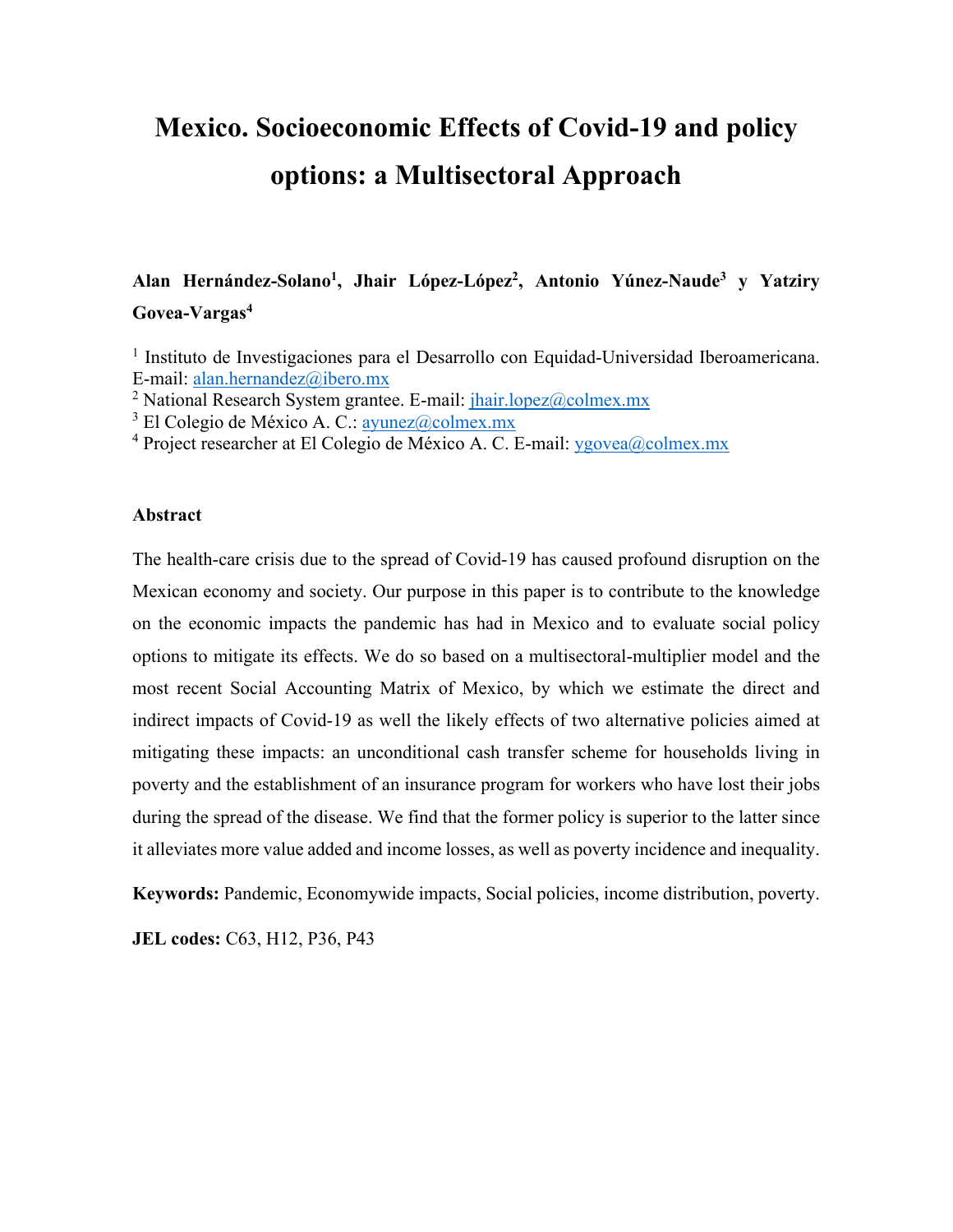#### **1.- Introduction**

Mexico has been one of the countries hardest hit by the pandemic caused by SARS CoV-2 or Covid-19: by Oct. 28, 2020, 1,054,019 people had contracted the virus and defunctions have reached 105,396 (Mexican Government, 2020). The purpose of this paper is to present the main results of our research project aimed at estimating the direct and indirect socioeconomic effects of Covid-19 in Mexico. For this we use a multisectoral-multiplier model using the most recent Social Accounting Matrix for Mexico, constructed for 2018 by the National Institute of Statistics, Geography and Informatics (INEGI, Spanish acronym, SAM-MEX from now on). $<sup>1</sup>$  $<sup>1</sup>$  $<sup>1</sup>$ </sup>

Specifically, our purpose is to estimate the multisectoral effects of the pandemic on the Mexican economy and society, as well as the likely impact of two alternative social policies to mitigate the consequences of the disease: a cash transfer program to poor households before the health-care crisis and added to these households the poor population during the first four months of the health-care crisis and an unemployment program for those workers who lost their jobs during this period.

The paper is organized as follows. In section 2 we present a summary of the literature with the purpose of making projections about the effects of Covid-19 on the economy of developing countries, including Mexico and those studies based on applied multiplier models. Section 3 summarizes the methodological and empirical approach we followed, i.e. the multiplier model and the data set we used (the SAM-MEX) and the procedures followed to estimate the impacts of Covid-19 on income distribution and poverty. Section 4 is dedicated to discussing the simulations on the pandemic shock, policy options we made and the main results on the likely socioeconomic impacts of these shocks, including our estimations of the impacts of two alternative social policies aimed at mitigating some of the consequences of the spread of Covid-19. Section 5 of the paper contains our conclusions.

#### **2.-Literature review**

There is now a myriad of estimations on the socioeconomic effects of COVID-19 all over the world. These estimations have been revised continuously due to the uncertainties caused

<span id="page-2-0"></span><sup>&</sup>lt;sup>1</sup> We obtained the SAM-MEX from INEGI, Department of Experimental Statistics.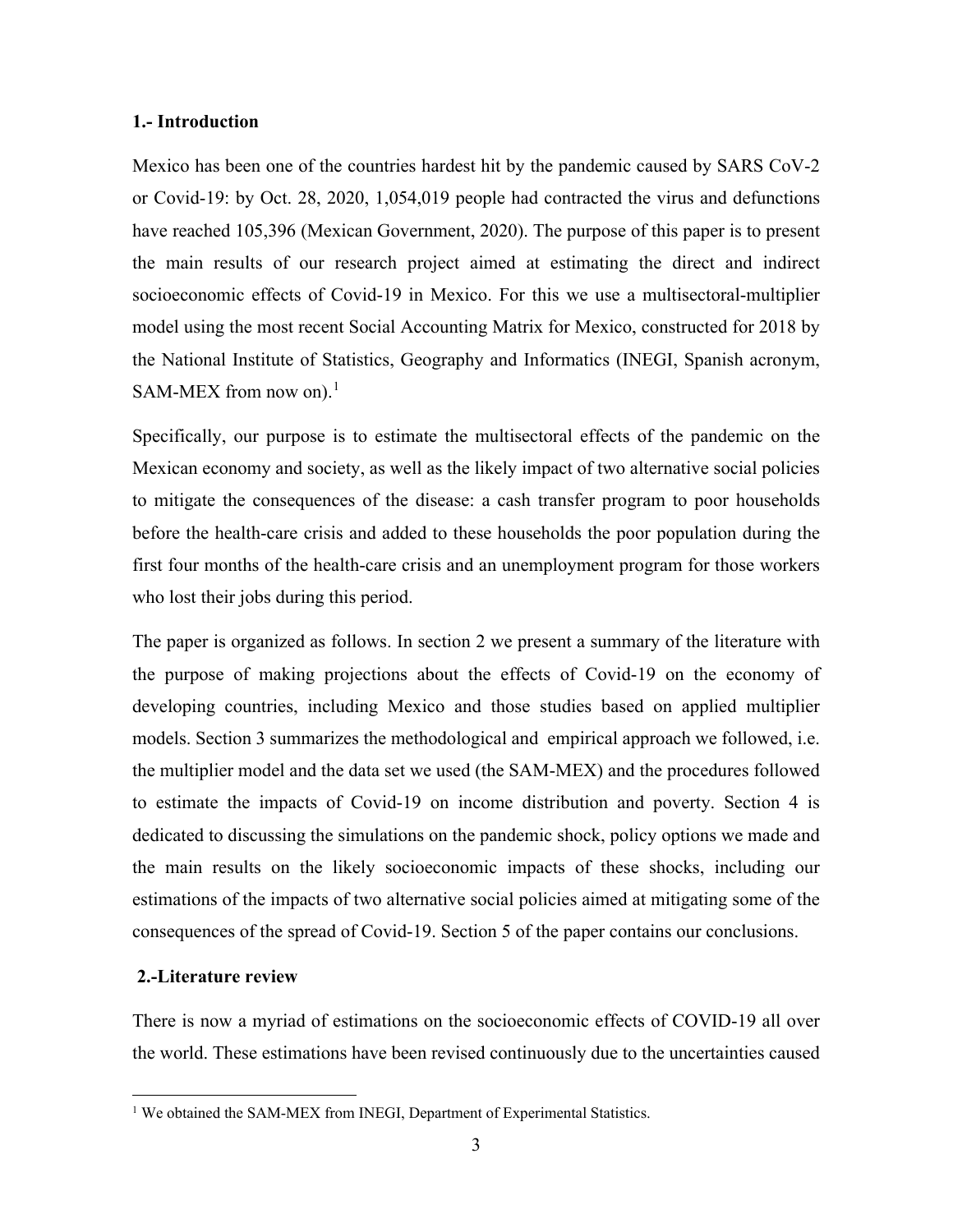by the ups and downs in the spread of the pandemic and accordingly, the return of governments' lockdown measures.[2](#page-3-0)

After deep disparities on the forecasts about the effects of COVID-19 on the Gross Domestic Product (GDP) of Mexico made by Mexican and international institutions, these discrepancies are lower in more recent estimations (the latter are presented in Table 1). The projections for 2020 GDP reduction are now similar for most of the institutions listed in the table (they fluctuate around 9 and 10%); excepting the Finance Ministry estimation (7%). These institutions coincide on the forecast recuperation for Mexico's GDP in 2021: between 2.7 and 3%. However, under Bank of Mexico's (BANXICO, Spanish acronym) pessimistic U scenario, this institution projects for 2021 an extension of the recession (-0.5) or a lower GDP growth (1.3%), revealing the prevailing uncertainties about the near future of the Mexican economy.

| <b>Institution</b>                           | <b>GDP</b> forecast                                             |
|----------------------------------------------|-----------------------------------------------------------------|
| Organisation for Economic                    | $-10.2\%$ in 2020                                               |
| Co-operation and Development (OECD,<br>2020) | 3% in 2021                                                      |
| International Monetary Fund (IMF, 2020b)     | $-9\%$ in 2020                                                  |
|                                              | 3.5% in 2021                                                    |
|                                              | Three scenarios according to the shape of<br>economic recovery: |
|                                              | "V": -4.6% to -8.8% in 2020<br>4.0% to 5.6% in 2021             |
| Bank of Mexico (BANXICO, 2020a)              | "Deep V": $-8.8\%$ to $-11.3\%$ in 2020<br>4.1% to 2.8% in 2021 |
|                                              | "Deep U": -8.3% to -12.8% in 2020<br>$-0.5\%$ to 1.3% in 2021.  |
| (SHCP,  <br>Mexican Finance<br>Ministry      | $-7\%$ to $-10\%$ in 2020                                       |
| Spanish acronym, 2020b)                      | 3.6% to 5.6% in 2021                                            |
|                                              | $-10\%$ in 2020                                                 |
| World Bank (WB, 2020b)                       | 3.7% in 2021                                                    |

**Table 1. Projected Changes in Mexico Gross Domestic Production (GDP)**

Own elaboration based on websites of the listed institution (see References).

<span id="page-3-0"></span><sup>2</sup> See for example, Cuesta and Hannan (2020), and WB (2020a).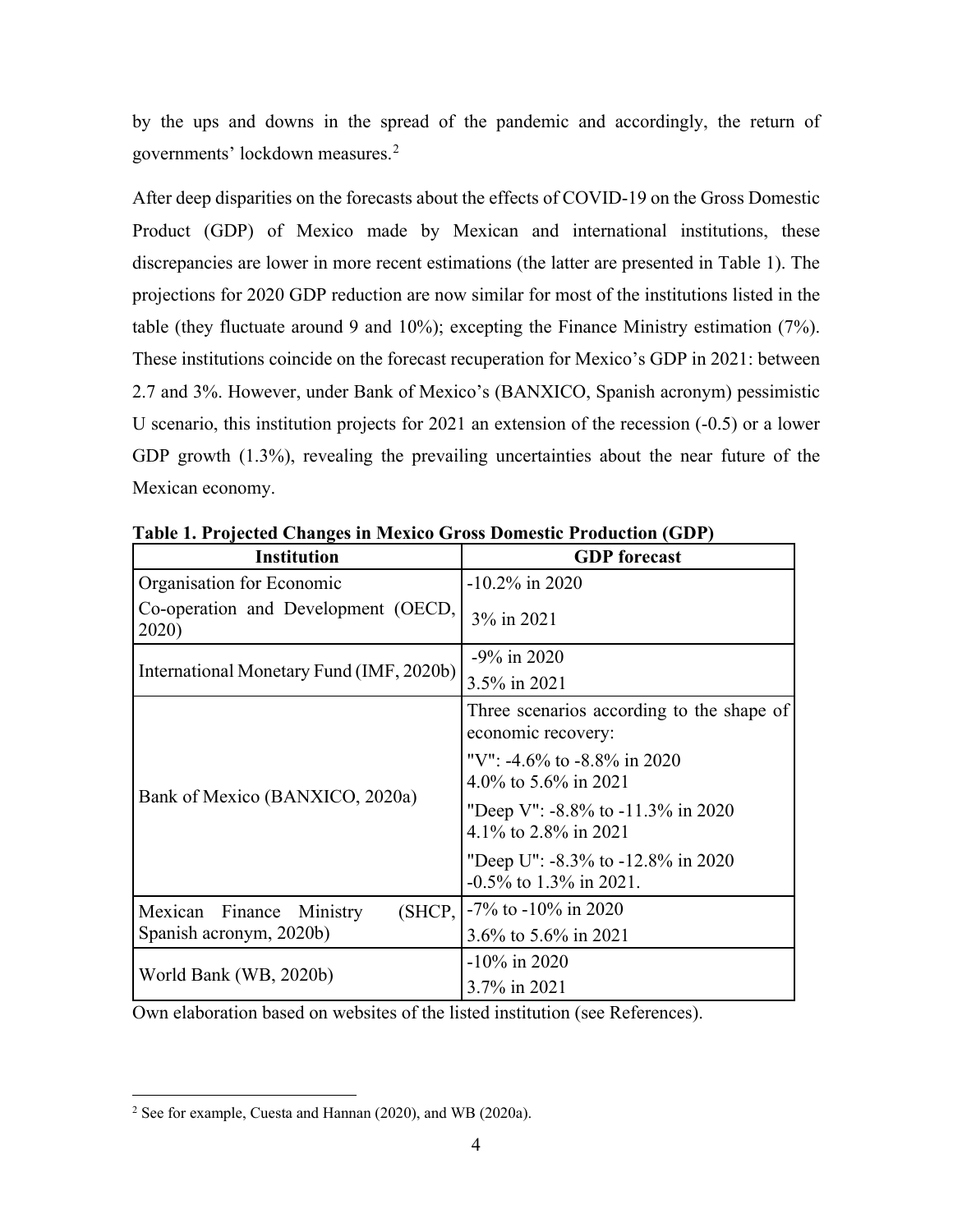There are also estimations on the effects of COVID-19 based on multiplier models applied to Mexico.<sup>[3](#page-4-0)</sup> There are four published results coming from these models: Central Bank of Mexico (BANXICO, 2020b), Chapa (2020), Chapa and Ayala (2020), and Diaz-Gonzalez (2020).

All four of these studies use Mexico's input-output table for 2013; and estimate the impacts of COVID-19 depending on the duration of lockdown measures. The differences amongst these studies are the degree of sectoral disaggregation, the shock scenarios, and the modeled type of recovery process of the Mexican economy. BANXICO (a study made before the one referred to in Table 1) adds supply shocks to the traditional final-demand shocks applied in the other three publications and performs its shock simulations based on state-level data. Chapa's estimations are for Mexico as a whole and for the State of Nuevo Leon. Chapa and Ayala's study is for the four regions of Mexico and Diaz's for Mexico. What is similar in the four studies are the characteristics of the coverage of the initial lockdown measures since all of them use the nonessential economic activities selected by the government ordering their immediate shut down under the decree published in the Official Journal of the Federation (DOF, Spanish acronym), containing the orders for dealing with the emergency health-care situation (DOF:31/03/20, 2020).

However, due to the differences above stated among the reviewed studies, the estimated effects of the pandemic sharply differ. For example, under an optimistic scenario (lockdown measures are lifted in the second or third quarter of 2020) the estimations of the impacts of COVID-19 for changes in the GDP during 2020 go from 5.6% (BANXICO, 2020b) to 14.8% (Diaz, 2020). If lockdown measures extend beyond the second or third quarter (pessimistic scenario), estimated changes in GDP for 2020 range from 8.5% (Chapa and Ayala, 2020) to 17.4% (Diaz, 2020).

The acute differences in the projections on the recovery of the Mexican economy are explained not only by the differences in the empirical strategy followed in the studies referred, based on multiplier analyses, but also because they ignore the effects of policy

<span id="page-4-0"></span><sup>&</sup>lt;sup>3</sup> SAM-multiplier models have also been applied to African and Asian countries, see International Food Policy Research Institute (IFPRI, 2020, 2020).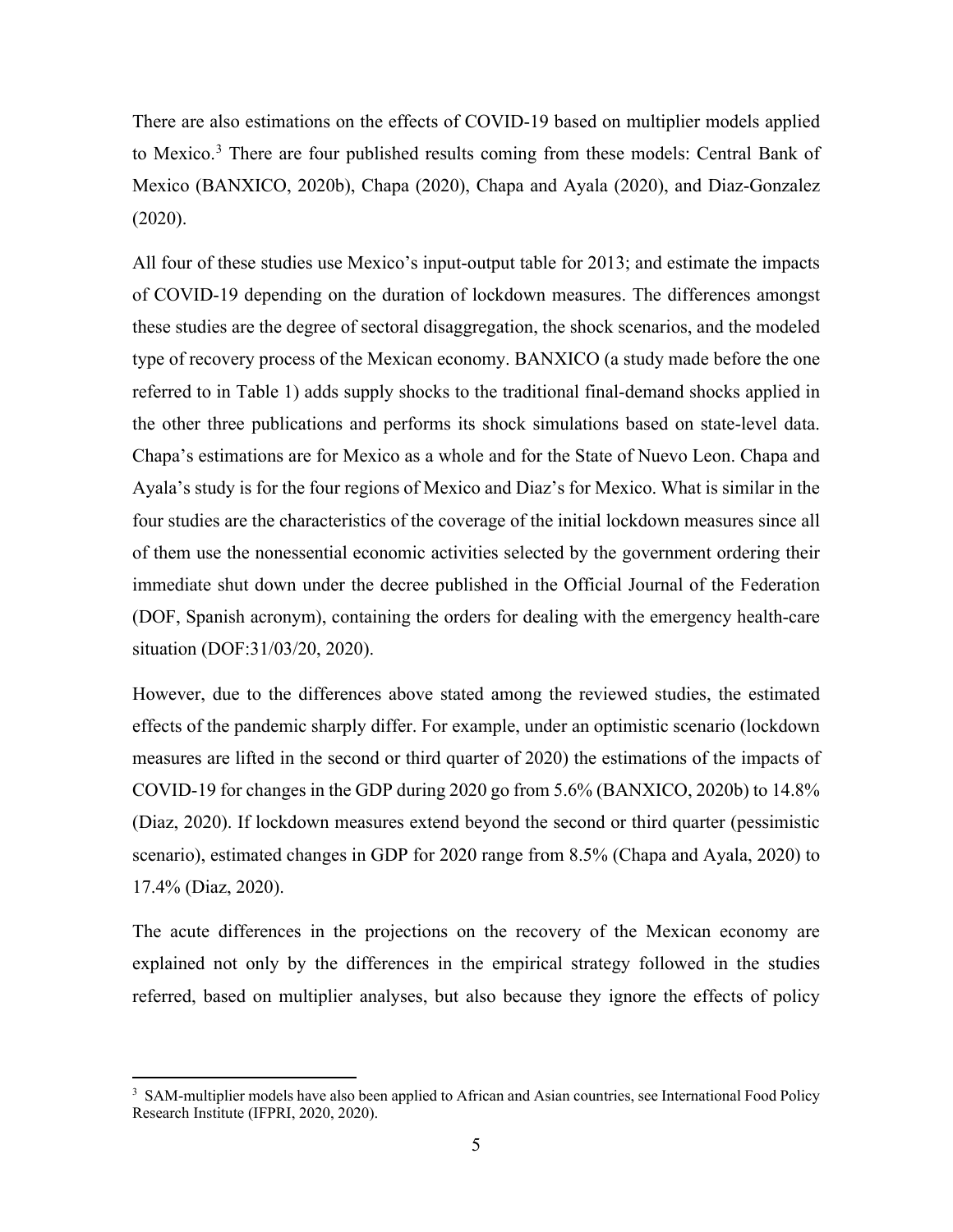changes decided on by the Mexican government to mitigate the economic and social effects of the pandemic.

To avoid these contrasts and considering the prevailing uncertainties about the duration and intensity of the spread of COVID-19 and the corresponding lockdown measures, in our study we followed a different simulation strategy.<sup>[4](#page-5-0)</sup> We calculate the SAM based multiplier effects of the pandemic on the Mexican economy and society using the most recent official data on its evolution during the pandemic (the data is for July 2020 provided by INEGI). Using the results, we simulate public policies in place aimed at reducing the perverse effects of the pandemic, as well as alternative policies. Another difference between our study and previous ones is that in addition to the estimation of the impacts of COVID-19 on the Mexican economy, we calculate the impacts of income distribution caused by the pandemic and its likely effects on poverty incidence.

#### **3.- Empirical approach**

Typically, a multiplier model assumes that: economic activities use input in fixed proportions to output; technology and preferences are linear; prices are fixed and so, adjustments to shocks work through changes in quantities. These assumptions are appropriate for estimating the likely, multisectoral effects of shocks that are felt over a short period of time such as those arising from COVID-19.

A SAM-multiplier model contains two groups of accounts: endogenous and exogenous and the equilibrium equation of the model can be expressed as:

$$
y_n = (I_n - A_n)^{-1} X = M_a X \tag{1}
$$

Where  $y_n$  is endogenous income,  $I_n$  is an identity matrix  $n x n$ ,  $A_n$  is a square matrix of average propensities of consumption and **X** is the matrix of exogenous injections to endogenous accounts.  $M_a$  is the SAM-multiplier matrix relating endogenous income  $y_n$  with exogenous variables  $X$ .  $M_a$  captures the direct and indirect effects of exogenous shocks, and so the equation determines the equilibrium of products and incomes consistent with any level of

<span id="page-5-0"></span><sup>4</sup> We also use a more recent data set, for 2018, provided by the Social Accounting Matrix (SAM) for Mexico and not its input-output table.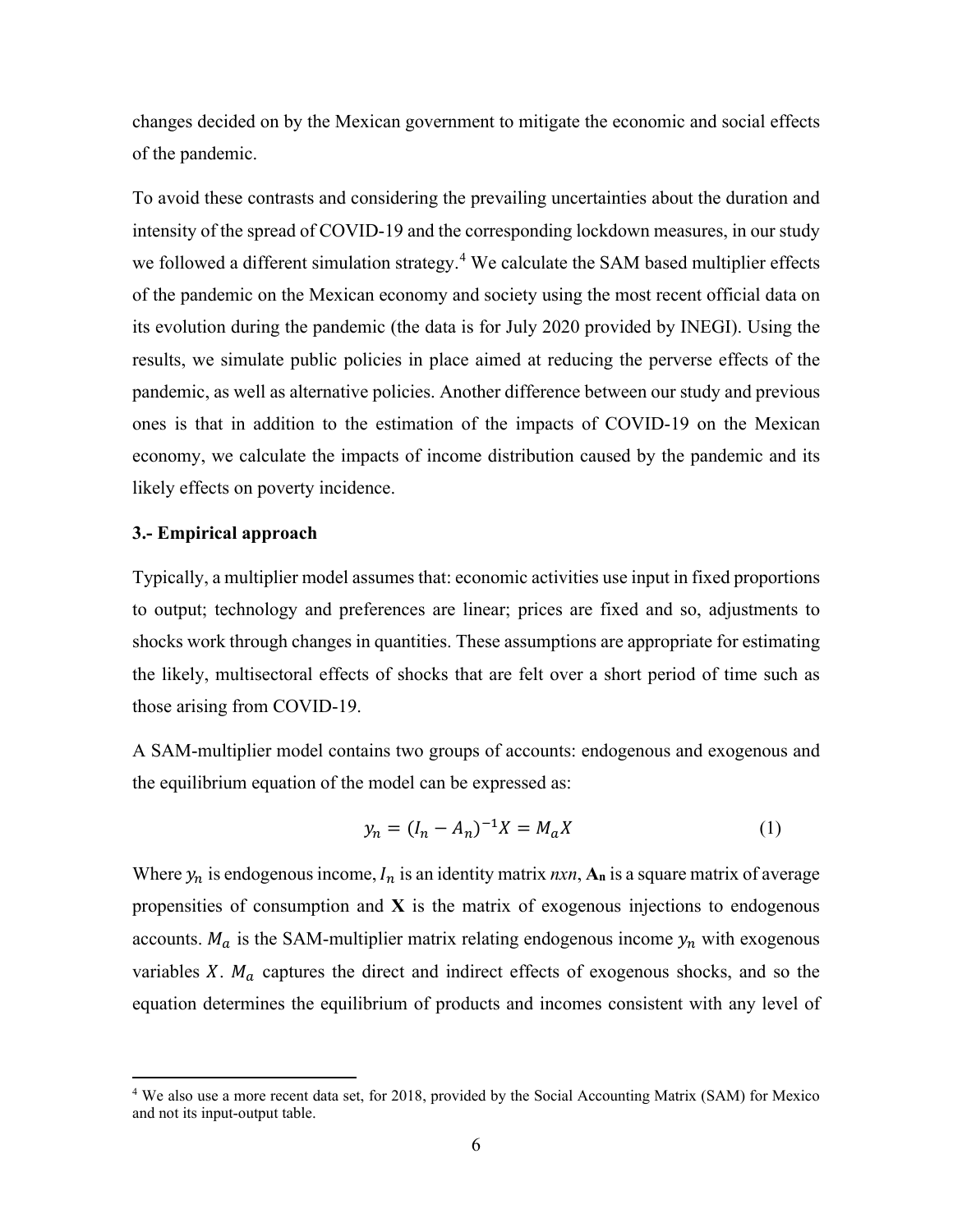exogenous entries (Round, 2003). Figure 1 illustrates the direct and indirect effects of an exogenous shock captured by a multiplier model.



**Figure 1. MULTIPLIER MODEL SCHEME**

Λ**y=MX+**Λ**X**

Source: own elaboration.

A scheme of a SAM is presented in Table 2, an accounting frame that captures the interconnections of an economy, including its social components for a period, generally a year.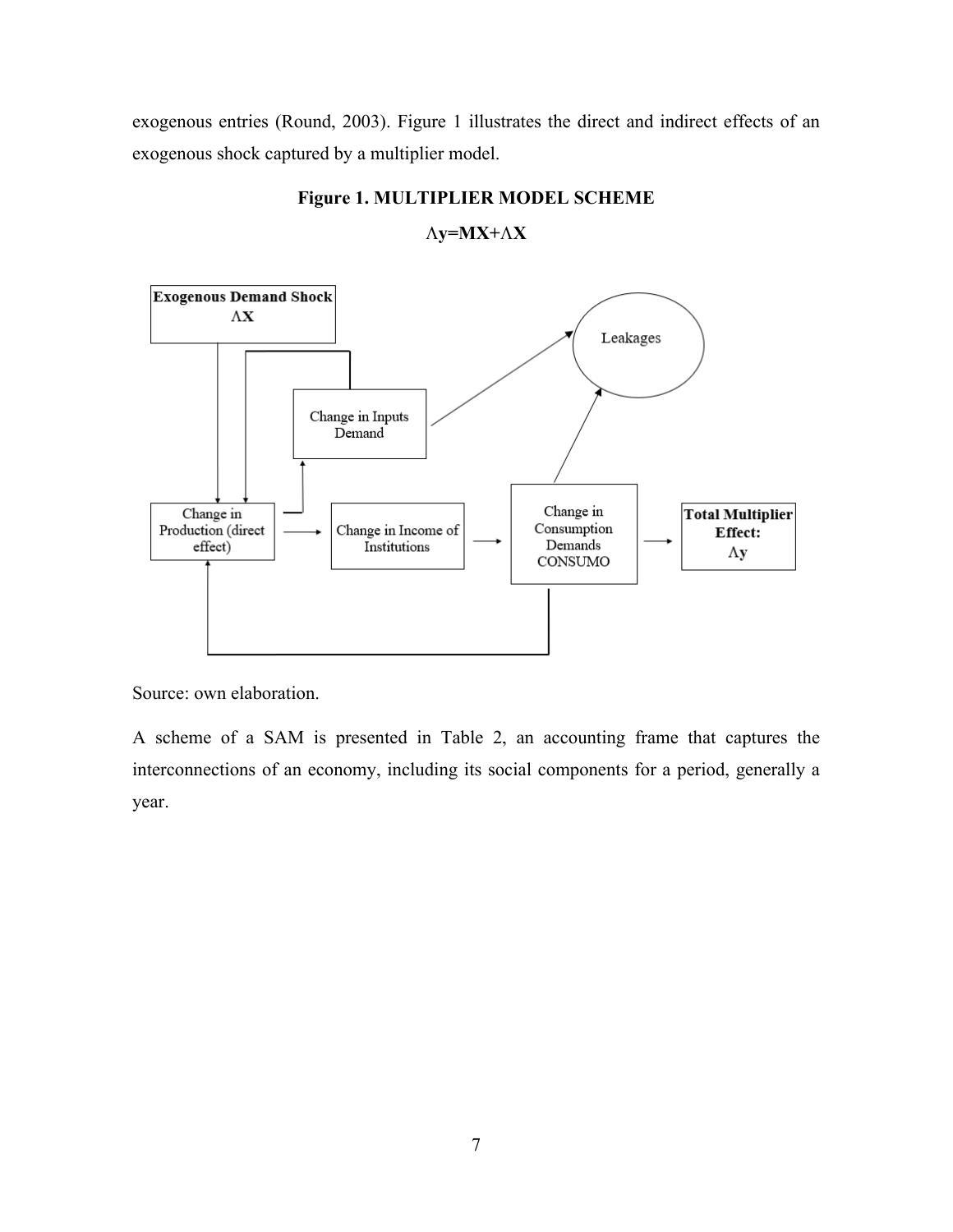# **Table 2. Basic SAM Accounts**

|                          | <b>EXPENDITURES</b> |                |                     |             |               |                       |
|--------------------------|---------------------|----------------|---------------------|-------------|---------------|-----------------------|
| <b>INCOME</b>            | $\mathbf{1}$        | $\overline{2}$ | $\mathbf{3}$        | 4           | 5             | <b>TOTAL</b>          |
|                          | <b>Activities</b>   | <b>Factors</b> | <b>Institutions</b> | Capital     | Rest of the   |                       |
|                          |                     |                |                     | Invest-     | World         |                       |
|                          |                     |                |                     | ment        |               |                       |
| 1. Activities            | Input-              |                | Consumption         | Investment  | Exports       | <b>Total Sales</b>    |
| Primary                  | output              |                |                     |             |               |                       |
| Manufacturing            | Table               |                |                     |             |               |                       |
| Services                 |                     |                |                     |             |               |                       |
| 2. Factors               | Value               |                |                     |             | Transfers     | Value Added (GNP      |
| Labor                    | Added               |                |                     |             |               | at factor prices)     |
| Capital                  |                     |                |                     |             |               |                       |
| 3. Institutions          |                     |                |                     |             |               |                       |
| a. Private households by |                     | Value          | Transfers           |             | Transfers     | Total<br>income<br>of |
| Income Decile, etc.      |                     | Added          |                     |             | (remittances) | institutions          |
|                          |                     | Transfers      |                     |             |               |                       |
| b. Public (Government)   | Direct              | Taxes          | <b>Direct Taxes</b> |             |               |                       |
|                          | Taxes               |                |                     |             |               |                       |
| 4. Capital               |                     |                | Savings             |             | Capital       | <b>Total Savings</b>  |
|                          |                     |                |                     |             | Transfers     |                       |
| 5. Rest of the World     | Imports             |                |                     |             |               | Imports               |
|                          | Total               | Total          | Total               | Total       | Income from   | Totals:               |
| <b>TOTAL</b>             | Payments            | Payments       | Expenditures        | Investments | abroad        | Income/Expenditure    |
|                          |                     | to             |                     |             |               |                       |
|                          |                     | Factors        |                     |             |               |                       |

Source: Own elaboration.

SAM-MEX contains: 171 goods and services; 71 productive activities;18 types of labor (divided by gender, age and schooling) and physical capital; 22 institutional accounts (10 correspond to households divided by their income decile), Central Government, two nonfinancial societies (one private and one public) and 10 financial institutions that include inventory change and gross fixed capital formation (GFKF); 18 capital accounts; 27 financial accounts; and the rest of the world .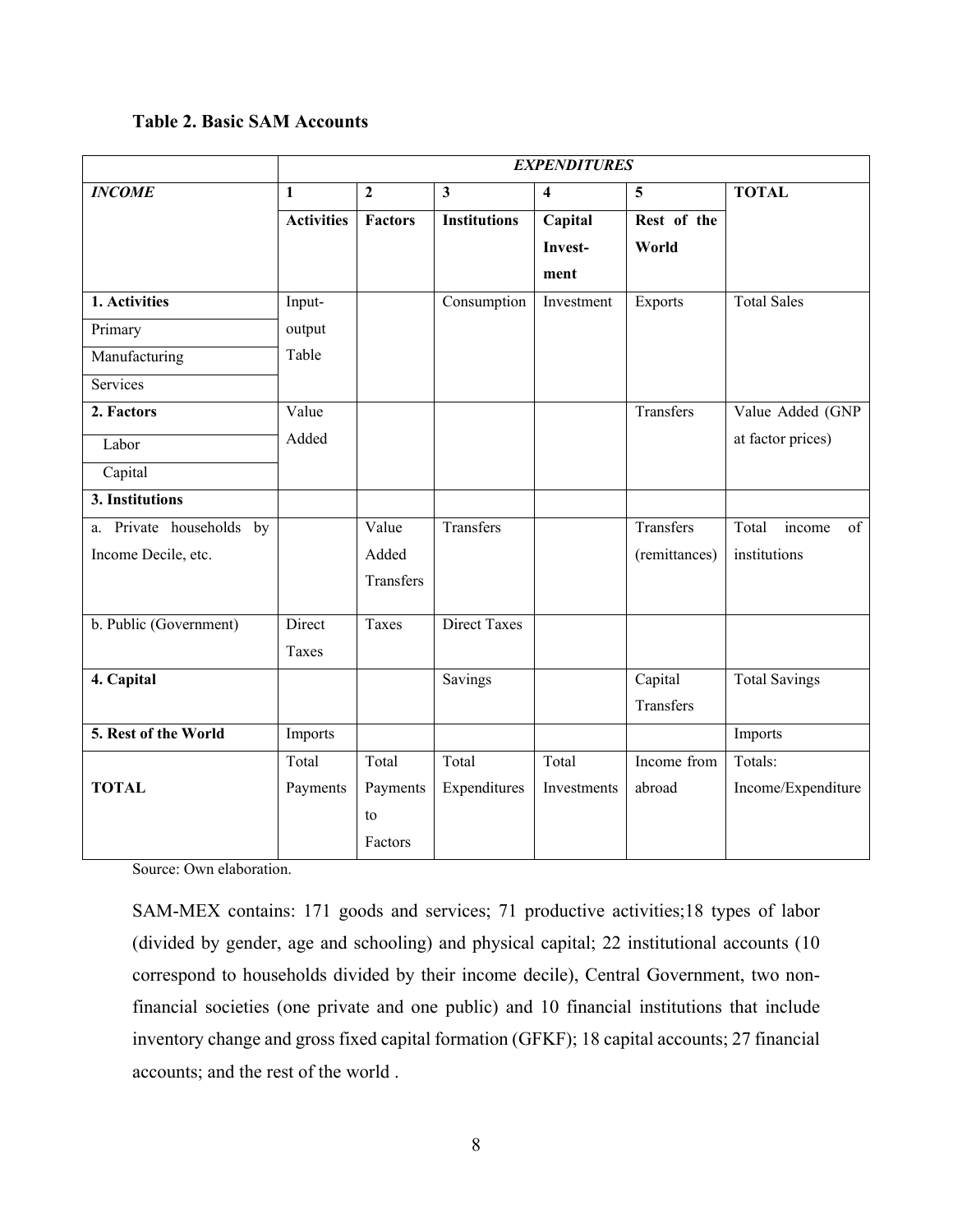Following standard procedures, we selected as exogenous accounts institutions' final demand, government, capital formation and rest of the world. Since one of our purposes is to estimate the likely impacts of alternative policies to mitigate the effects of COVID-19 on the Mexican economy and society, we distinguished government's expenditures as follows. Government's final demand for goods and services; government's payments to institutions, properties and transfers to institutions (the latter includes monetary transfers from social programs to households); changes in government inventory and investments in GFKI; and public debt.

The SAM-multiplier analysis allows for estimating the impacts of COVID-19 on households' income distribution and poverty. With respect to the former we used two measures. The first is called Gini Concentration Index or GCI (Medina, 2001 and de Miguel and Pérez-Mayo, 2006), defined as follows:

$$
GCI = 1 - \sum_{i=1}^{n-1} (X_{i+1} + X_i)(Y_{i+1} + Y_i)
$$
 (2)

where  $X_i$  is the cumulative proportion of population in group *i* and  $Y_i$  the cumulative income of group *i*.  $GCI = 0$  indicates no income inequality and  $GCI = 1$  means total inequality.

The second method to measure inequality is the Theil index (TI):

$$
TI = \sum_{i=1}^{n} y_i \log \left(\frac{y_i}{n_i}\right) \tag{3}
$$

where  $y_i$  and  $n_i$  correspond, respectively, to relative income distribution and the population of group *i*. Like GCI, *TI* close to zero indicates low levels of inequality.

With respect to poverty, we follow Pyatt and Round (2006) for measuring the changes on poverty incidence caused by COVID-19, applying the following equation:

$$
\frac{dS_i}{S_i} = (1 + |\epsilon_i|) \frac{dn_i}{n_i} - \frac{|\epsilon_i|}{y_i} Z'_i M_{ml} dx \tag{4}
$$

Where: *i* is the number of poor people in the household group *I*; *S* is the number of poor people in our study, identified as those with a current income below the welfare line according to the National Council for the Evaluation of Social Development Policy (CONEVAL, Spanish acronym) guidelines;  $n_i$  is the number of people included in an income group;  $\epsilon_i$  is the elasticity of the incidence of poverty for households in group *i* with respect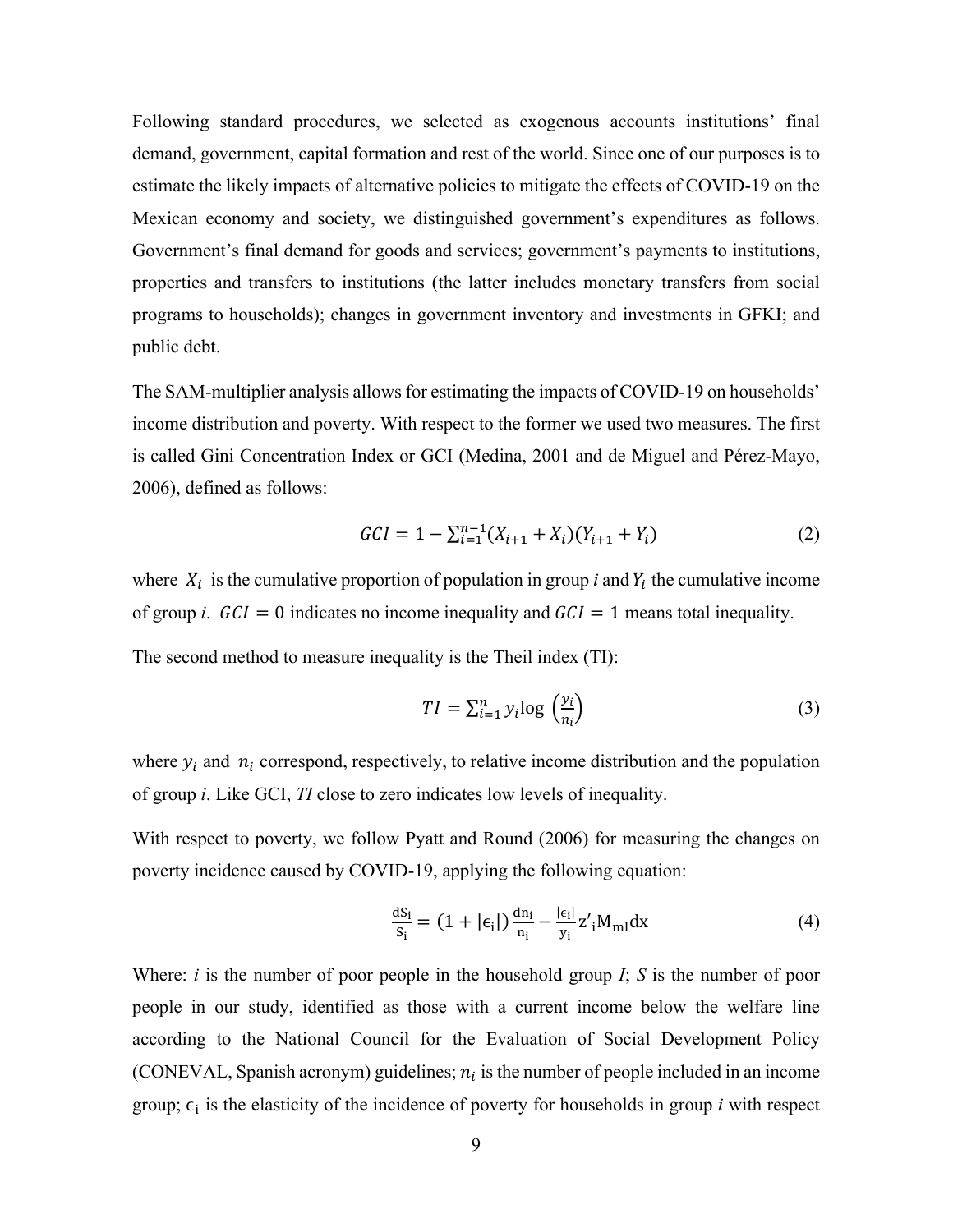to changes in their average per capita income;  $y_i$  is the total income of the *ith* household group;  $z'_i$  is a vector with the *ith* element equal to 1 and all other elements equal to 0; and  $M_{ml}$  is the sub-matrix *gxs* of accounting multipliers from activities throughout household groups (where *g* is the number of household groups and *s* is the number of activities in the SAM); and x is the vector of inflows from the exogenous sectors in the original SAM.<sup>[5](#page-9-0)</sup>

#### **4.- Simulations and results**

In this section we present the simulations we performed, and the main results obtained, first in relation to the effects of COVID-19 on the economy and Mexican society and then with respect to alternative policies to mitigate the pandemic.

#### *4.1. The impacts of COVID-19*

We estimated the multiplier effects of COVID-19 on the Mexican economy and society by simulating the following exogenous shocks: on final demand for goods and services; on remittances received by households from abroad; inventory changes and on GFKF. For this, we used data from the Economic Information Bank (BIE, Spanish acronym) of INEGI (INEGI, 2018a) and from BANXICO (2020c). We used the most recent data published by these institutions, covering the first six months or the first two quarters of 2020.

Specifically, we proceeded as follows. For final demand we included domestic and foreign demand, using monthly data from INEGI on sales from sectoral productive activities at constant 2013 prices.<sup>[6](#page-9-1)</sup> In particular, for the construction sector we used the income indicator provided by the National Survey of Construction Enterprises (ENEC, Spanish acronym); for manufacturing the corresponding indicator provided by the Monthly National Survey of Manufacturing industries (EMIM, Spanish acronym); for commercial services we used the income index from the Monthly Survey of Commercial Enterprises (EMEC, Spanish acronym); and for non-financial services the same indicator provided by the Monthly Survey of Services (EMS, Spanish acronym).<sup>[7](#page-9-2)</sup> We did not include changes in the final demand for

<span id="page-9-0"></span><sup>5</sup> To apply equations 2 to 4 we required additional data provided by INEGI National Households' Income-Expenditure Survey (ENIGH, Spanish acronym) (INEGI, 2018b). Our estimations are available upon request.

<span id="page-9-1"></span><sup>&</sup>lt;sup>6</sup> With the exception of the manufacturing sector, the rest of the data series are at constant prices. We deflate the series based on its implicit price index.

<span id="page-9-2"></span><sup>7</sup> ENEC, EMIM, EMEC and EMS data can be consulted in INEGI (2018b).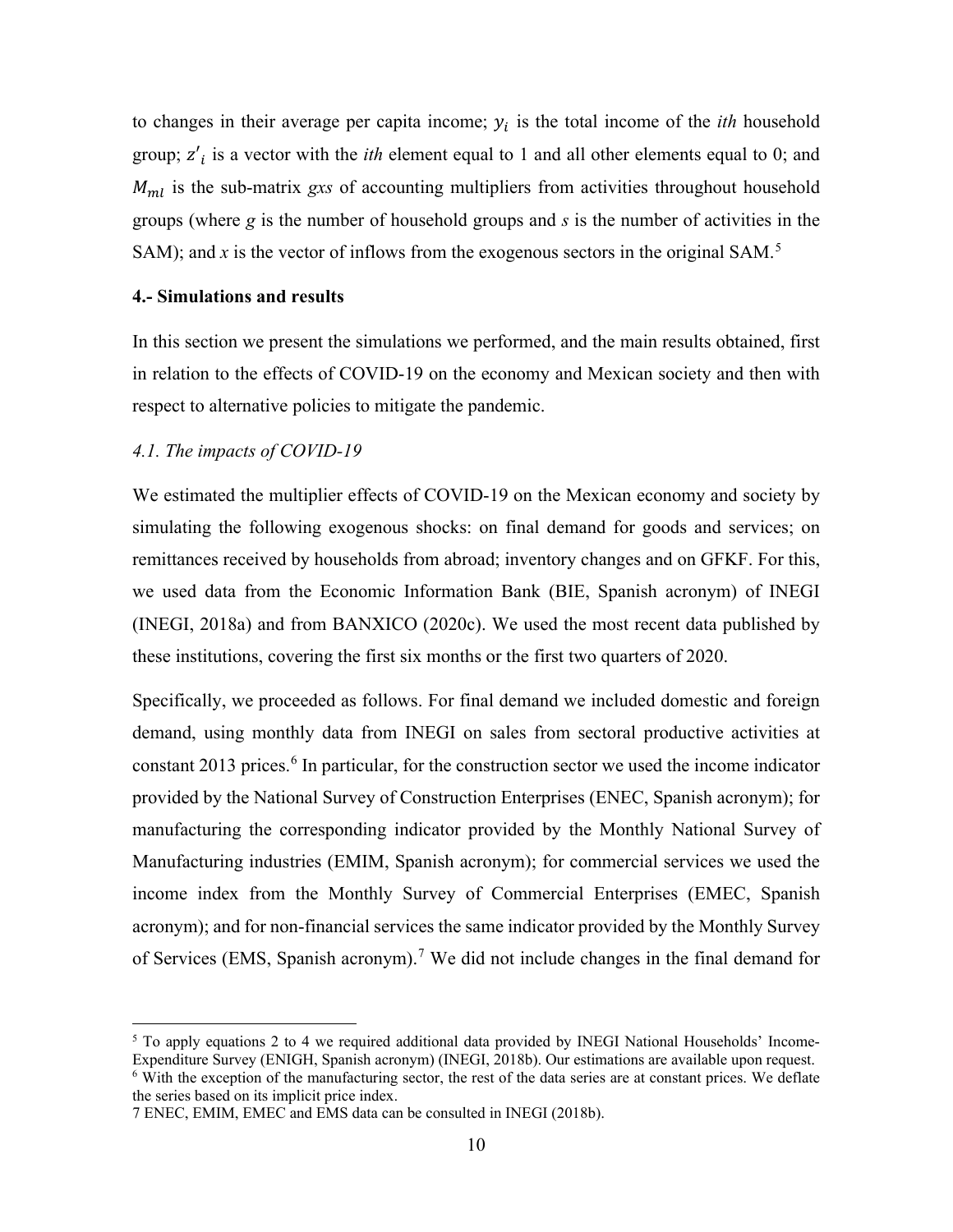primary and financial services since no monthly data for 2020 is available that is compatible with the previous series, and also because these activities were not subject to lockdown measures.

For remittances we used monthly changes provided by the Economic Information System of BANXICO (BANXICO, 2020c). Since this official source does not provide monthly data to distinguish the recipients of these transfers by income decile, we applied the same rate of change to the ten household groups in SAM-MEX.

For Inventory Changes we used the official data from INEGI that covers the first and second quarters of 2020 (INEGI, 2020d).

For GFKF we used monthly data from INEGI (INEGI, 2020c).

We used the information listed above to estimate the monthly rates of change with respect to the same month of the previous year.<sup>[8](#page-10-0)</sup> We applied them to the corresponding values of SAM-MEX exogenous accounts in order to simulate the likely multiplier effects COVID-19 had from April to July 2020 (i.e. from the beginning of lockdown measures to July 2020, the date of the most recent official data to be published). Table 3 depicts the values of the simulated shocks and the endogenous SAM-MEX accounts directly affected by them.

| Endogenous account                                   | Exogenous<br>modification | Exogenous Shock<br>(millions of<br>Mexican pesos) |
|------------------------------------------------------|---------------------------|---------------------------------------------------|
| Goods and Services                                   | Final demand              | $-1,754,577.06$                                   |
| Households                                           | Remittances               | 37,998.93                                         |
| <b>Inventory Changes</b><br><b>Inventory Changes</b> |                           | $-112, 176.34$                                    |
| Gross Fixed Capital Net Fixed                        | Capital                   | $-143,588.15$                                     |
| Formation                                            | Formation                 |                                                   |

| Table 3. Exogenous simulated shock on endogenous accounts |  |  |
|-----------------------------------------------------------|--|--|
|                                                           |  |  |

Source: own estimations using INEGI (2020c and 2020d) and BANXICO (2020c) data.

Table 4 shows the monthly effects of pre- and COVID-19 pandemic on value added or VA and its two components. The figures indicate that the pandemic deepened negative rates of growth already present during the first three months of 2020. For example, as compared to

<span id="page-10-0"></span><sup>&</sup>lt;sup>8</sup> For the series non-seasonally adjusted, we implement the X11 method to adjust them. We use the "seas()" function in "seasonal" of the R package.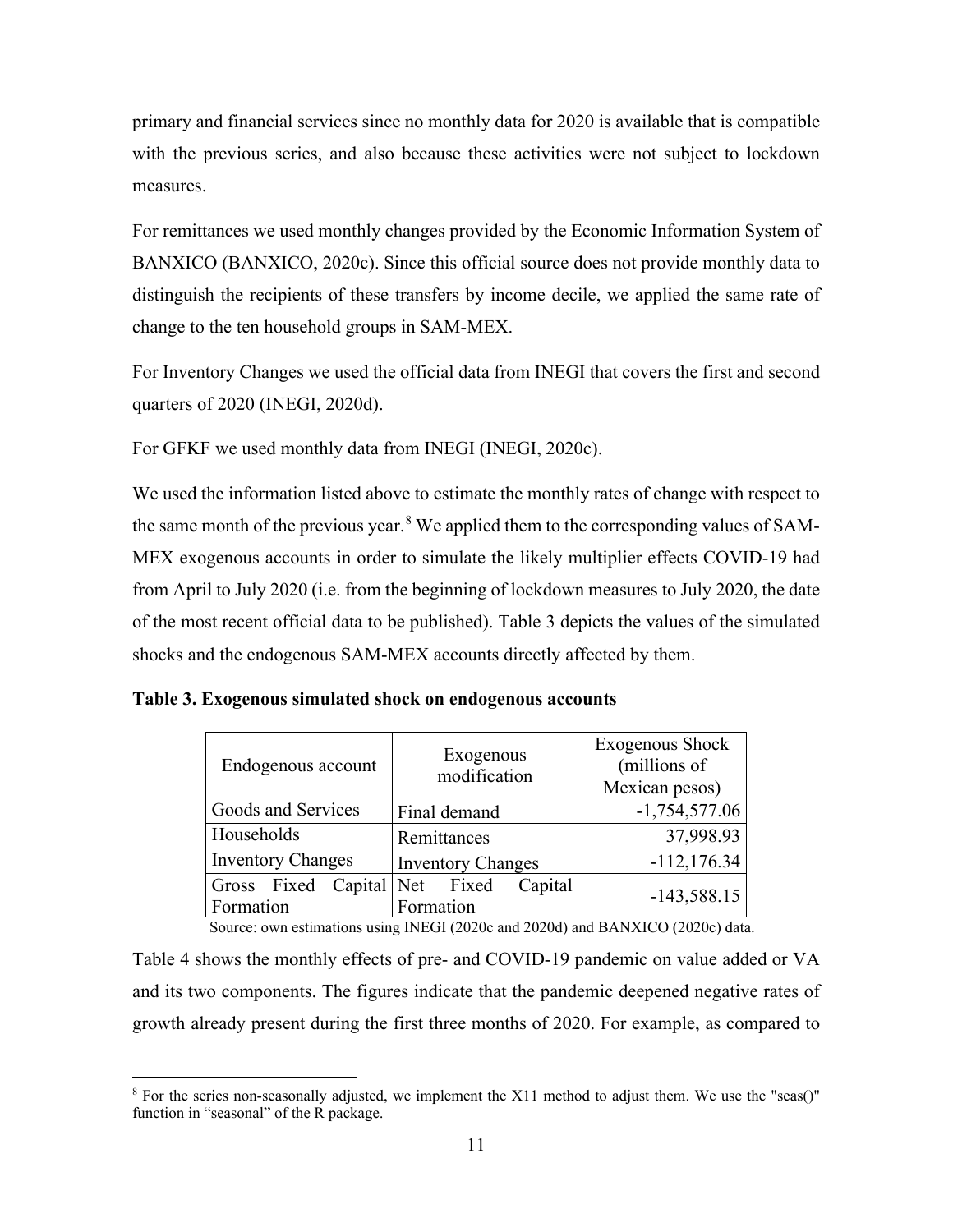the reduction of total VA by \$35 billion constant pesos during January 2020 with respect to January 2019, in April 2020 the decrease reached \$386 billion and \$425 billion in May. These reductions began to decrease in June and July when lockdown measures and social distancing became more relaxed. Capital is the component of VA that has suffered the largest losses (during the pandemic its contribution to VA reduction was 71.5%).

|                                            | Labor         | Capital         | <b>Total</b>    |
|--------------------------------------------|---------------|-----------------|-----------------|
| <b>January</b>                             | $-15,251.72$  | $-19,712.61$    | $-34,964.33$    |
| February                                   | $-13,415.42$  | $-19,791.05$    | $-33,206.46$    |
| <b>March</b>                               | $-31,550.01$  | $-55,577.99$    | $-87,128.00$    |
| April                                      | $-108,832.04$ | $-276,678.12$   | $-385,510.16$   |
| <b>May</b>                                 | $-119,792.10$ | $-304,965.02$   | $-424,757.12$   |
| June                                       | $-80,937.47$  | $-200,770.92$   | -281,708.39     |
| July                                       | $-60,799.37$  | $-149,479.63$   | $-210,278.99$   |
| <b>Total Change during</b><br>the Pandemic | -370,360.98   | -931,893.68     | $-1,302,254.66$ |
| <b>Total change during</b><br>2020         | $-430,578.13$ | $-1,026,975.32$ | $-1,457,553.45$ |

**Table 4. Monthly Impact of Covid-19 on Value Added with respect to previous year (millions of current MXN)\***

\* Figures include income from VA as well as transfers from government, remittances, etc. Source: own estimations

A consequence of the reduction of VA is that household income decreases (Table 5). Figures show that as compared to the first seven months of 2019, all households experienced a reduction in income during the same months of 2020 and those forming part of the higher deciles experienced greater income reductions.

We also found that the COVID-19 shock has reduced income inequality in Mexico. According to the Gini Concentration Index estimations, inequality decreased by 0.25% and according to the Theil index, the reduction is 0.33%, meaning, respectively, that income inequality in Mexico changed from 0.4560 to 0.4553 and from 0.1615 to 0.1612. Thus, COVID-19 income loss has been greater for wealthier households.

#### **Table 5. Covid-19 Impact on Household income by decile\***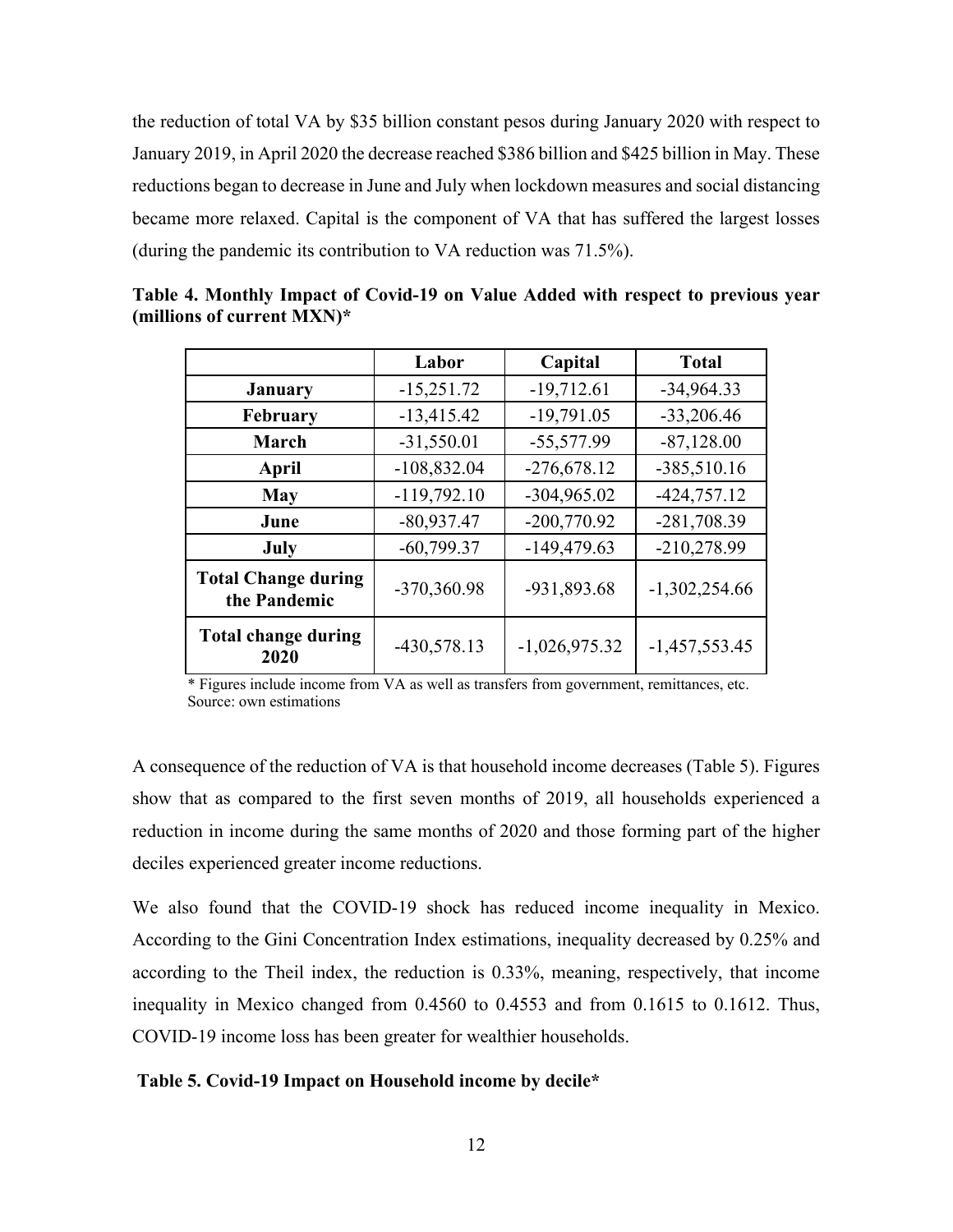| <b>Decile</b> | <b>Millions of</b><br><b>MXN</b> | Changes**  |
|---------------|----------------------------------|------------|
| I             | $-19,931.88$                     | $-9.41%$   |
| $\mathbf{I}$  | $-34,080.84$                     | $-9.77\%$  |
| Ш             | $-44,190.83$                     | $-10.02\%$ |
| IV            | $-53,743.98$                     | $-10.14%$  |
| $\bf{V}$      | $-67,034.85$                     | $-10.43%$  |
| VI            | $-80,349.51$                     | $-10.44%$  |
| VII           | -99,468.93                       | $-10.53%$  |
| VIII          | $-122,843.55$                    | $-10.49%$  |
| IX            | $-172,920.43$                    | $-10.58%$  |
| $\mathbf{X}$  | $-424,487.29$                    | $-10.36%$  |

\* Figures includes income from VA as well as transfers from government, remittances, etc.

\*\*With respect to the disponible income of each decile. Source: own estimations

# *4.2. The impacts of Covid-19 on Poverty*

With regards to the likely economywide impacts of the pandemic on poverty incidence by household decile, we estimated the elasticity of poverty of SAM-MEX income decile groups IV to VI. We excluded deciles I to III since all households in these deciles have incomes below the poverty line and, according to our estimations, the income loss caused by Covid-19 has made them poorer (Table 5). In addition, we excluded deciles VI to X because their income was above the poverty line before and also during the pandemic.<sup>[9](#page-12-0)</sup>

Our results indicate that due to Covid-19 the proportion and number of households in deciles IV to VI have undergone an increase in poverty, and so, poverty incidence in Mexico has risen from 49% to 57%, which means that 5.029 million Mexicans were added to the previous population living in conditions of poverty. (Table 6)

<span id="page-12-0"></span><sup>9</sup> Even with the income reduction due to Covid-19, households' income in deciles VI-X remained above the CONEVAL's (2018) poverty line.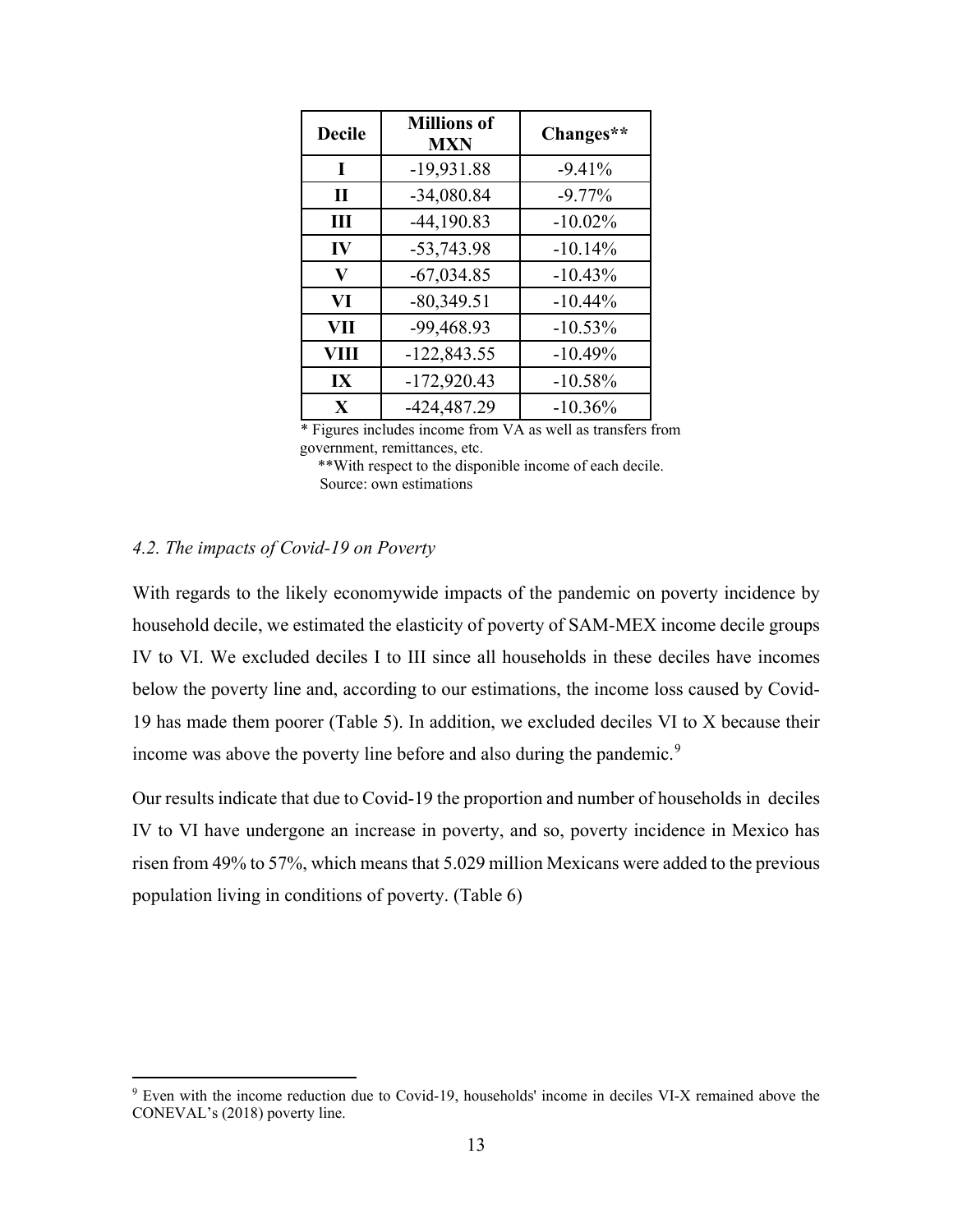|               | <b>Shares</b>                                |                                                   | <b>Number</b>                                             |                                                                 |
|---------------|----------------------------------------------|---------------------------------------------------|-----------------------------------------------------------|-----------------------------------------------------------------|
| <b>Decile</b> | <b>Poverty Incidence</b><br>before the shock | <b>Poverty</b><br><b>Incidence after</b><br>shock | <b>Poverty</b><br><b>Incidence</b><br>before the<br>shock | <b>Poverty</b><br><b>Incidence</b><br>change after<br>the shock |
| I             | 100.00%                                      | 100.00%                                           | 12,511,524                                                | $\boldsymbol{0}$                                                |
| $\mathbf{I}$  | 100.00%                                      | 100.00%                                           | 12,507,713                                                | $\boldsymbol{0}$                                                |
| III           | 100.00%                                      | 100.00%                                           | 12,513,161                                                | $\boldsymbol{0}$                                                |
| IV            | 76.97%                                       | 86.77%                                            | 9,629,077                                                 | 1,225,141                                                       |
| V             | 78.72%                                       | 100.00%                                           | 9,845,810                                                 | 2,661,350                                                       |
| VI            | 32.36%                                       | 41.50%                                            | 4,047,627                                                 | 1,142,438                                                       |
| <b>VII</b>    | $0.00\%$                                     | $0.00\%$                                          |                                                           |                                                                 |
| <b>VIII</b>   | $0.00\%$                                     | $0.00\%$                                          |                                                           | $\boldsymbol{0}$                                                |
| IX            | $0.00\%$                                     | $0.00\%$                                          | 0                                                         | $\boldsymbol{0}$                                                |
| X             | $0.00\%$                                     | $0.00\%$                                          |                                                           | $\boldsymbol{0}$                                                |
| Total         | 48.81%                                       | 57.04%                                            | 61,054,912                                                | 5,028,929                                                       |

**Table 6: Effects of Covid-19 on Poverty**

Source: Own estimations based on SAM-MEX, ENIGH (INEGI, 2018b) data and CONEVAL (2018, n/d).

#### *4.3. Government measures during the Covid-19 pandemic*

Before presenting the simulations that we implemented on policy options to mitigate the effects of the pandemic, it seems pertinent to summarize the actions taken by the federal administration to deal with Covid-19.

On April 19, 2020 President Lopez Obrador announced an austerity program for public expenditures, including reallocation of "non-priority" expenditure to "priority" items and voluntary wage reductions for high-ranking government officials. Based on the most recent report of the IMF (2020a), Mexico's key policy responses up to the beginning of October can be summarized as follows. In addition to an increased health budget for the Ministry of Health, the federal government has applied other fiscal measures. It has channeled monetary support to households and firms; frontloading two bimesters' payments to the pensions for the elderly and disabled persons; accelerating procurement processes and VAT refunds; credits to firms and workers in both formal and informal sectors. The Ministry of Economy is granting loans with optional repayment to one million small enterprises in order to keep employees on their payrolls, to self-employed and to domestic workers, and another one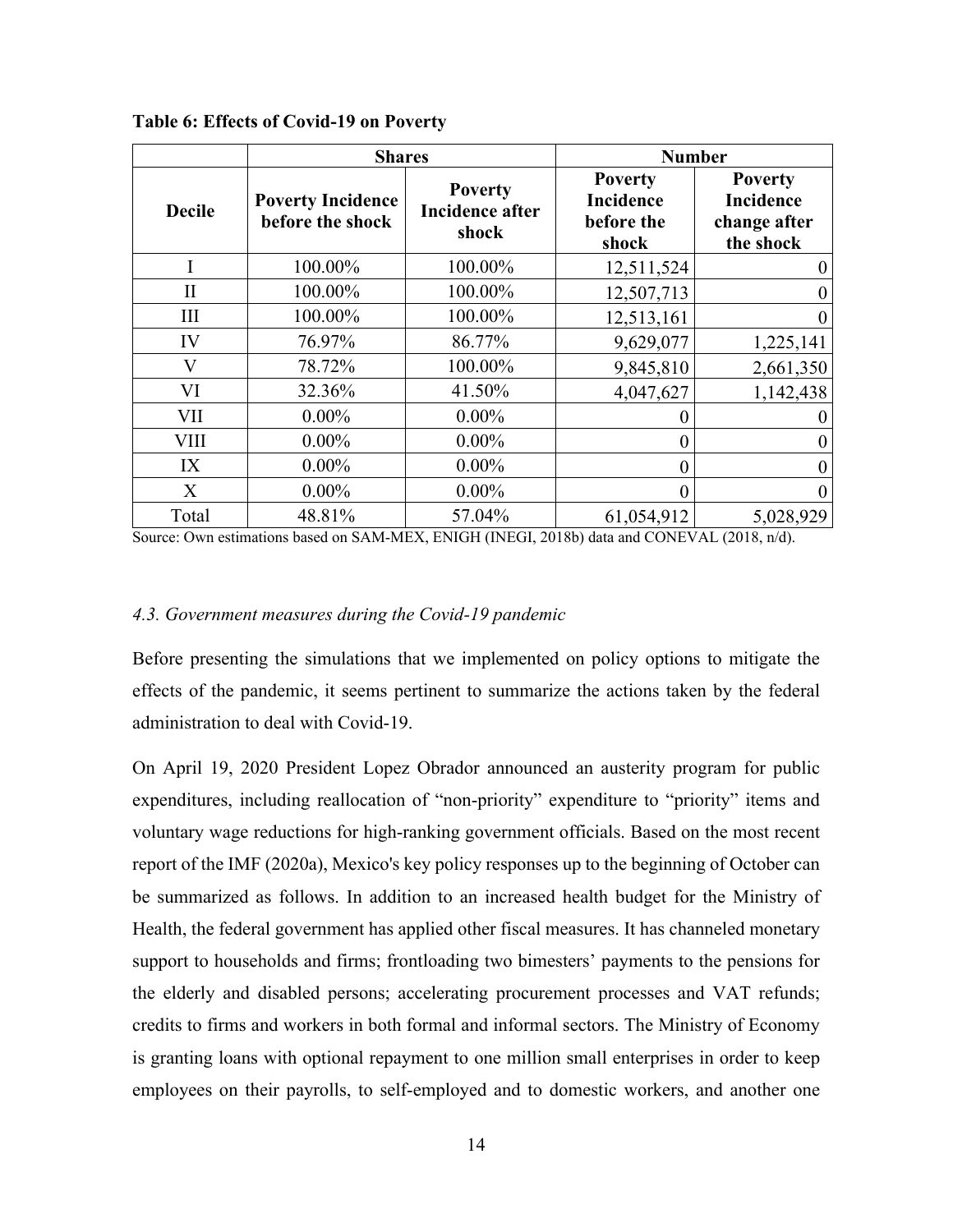million in loans to family businesses previously registered in the Welfare Census. The government is also providing subsidized unemployment insurance for 3 months to workers who hold a mortgage with the Housing Institute, and additional fiscal resources are allocated to social spending related to infrastructure, security, education, and other areas. Other measures to mitigate the effects of Covid-19 include housing credits for government workers with low-interest rates, personal loans at a low rate and a deferral program of monthly payments by the National Fund Institute for Workers' Consumption (Instituto del Fondo Nacional de la Vivienda para los Trabajadores, INFONAVIT, Spanish acronym).

In the monetary sphere, several measures have been applied intended to boost credit, strengthen liquidity and guarantee the proper functioning of financial markets: providing liquidity support by development banks. The Central Bank has cut interest rates and reduced the mandatory regulatory deposit: it is also opening financing facilities for commercial and development banks aimed at channeling resources to micro, small and medium-sized enterprises and individuals affected by lockdown measures. In order to ensure the complete functioning of financial markets, the central bank has drawn on the US\$60 billion swap line with the Fed.

#### *4.3.1 Social Policy Options*

We center our simulations on the likely economywide effects of two social alternative policies to mitigate the effects of Covid-19. We did not estimate the impact of other policies because, notwithstanding the fact that a multiplier model is a useful tool to simulate a broad spectrum of public policies and their economic implications, there are limitations regarding the SAM-MEX structure and the information needed for making other simulations.

However, the simulations we made are consistent with the current government focus on social policies and with the corresponding policy suggestions from the Economic Commission for Latin America (ECLAC). ECLAC suggests direct transfers to vulnerable individuals; unemployment insurance; economic support for low-income and informal workers as well as those employed by a small or medium-sized enterprise. ECLAC also suggests soft loans to enterprises for the payment of salary; the deferral of mortgage and rent payments, the condonation of payment for essential services for low income households, among others (ECLAC UN., 2020a).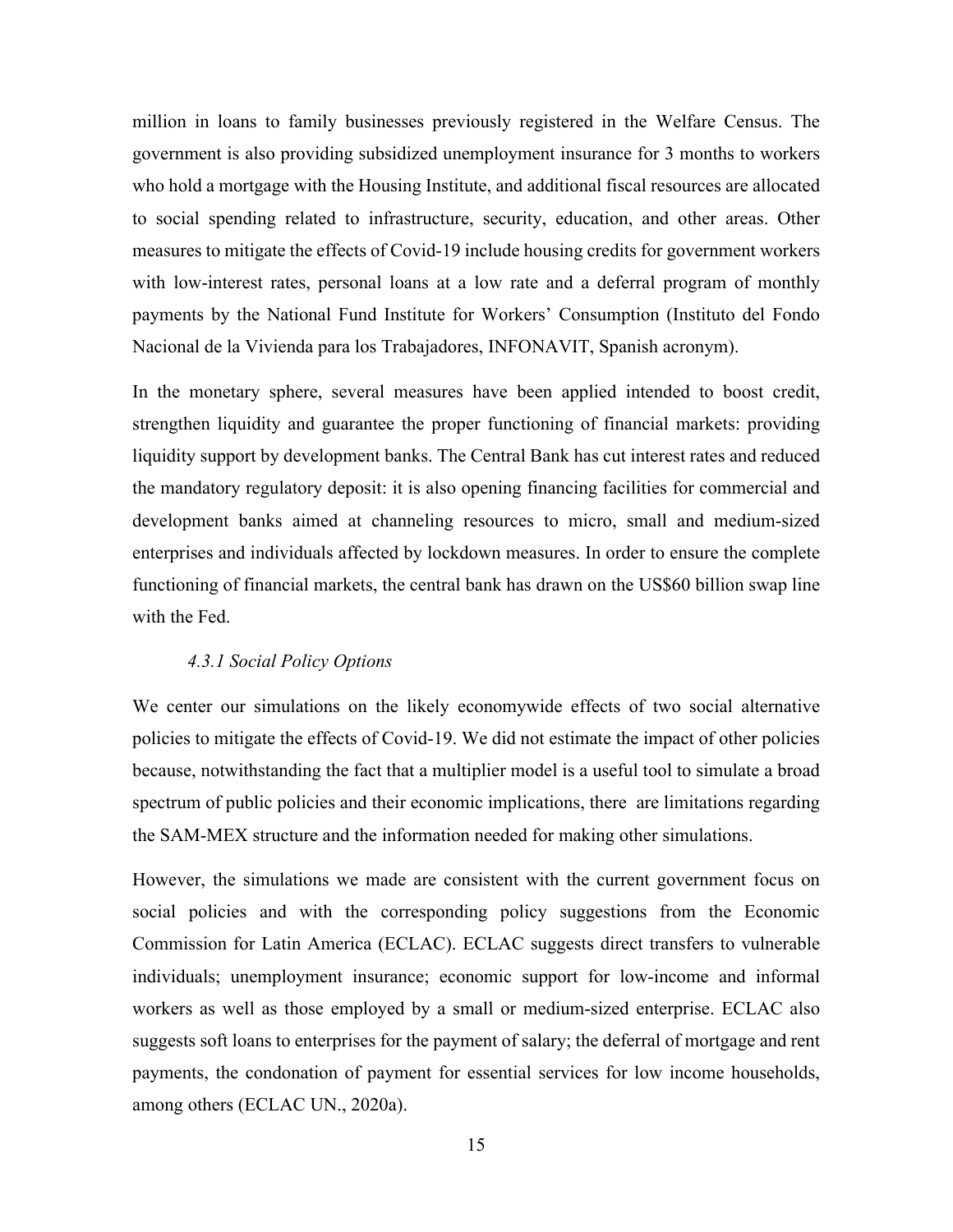Based on the budgetary constraints faced by current federal government, we simulated two policy choices whose fiscal cost would be the same: non-conditional direct cash transfers and unemployment insurance. The budgetary amount we used to simulate each of these policies was ([10](#page-15-0)2,368.45 million 2018 pesos, MXN\$ from now on).<sup>10</sup> These two public policies have been thoroughly debated in Mexico, before and during the pandemic (Esquivel, 2020 and Rivero Cob, 2020).

## *i) Cash transfers*

The results presented in Table 5 indicate that the economywide impacts of Covid-19 on the income of Mexican households have been considerable and differentiated. The pandemic has negatively affected all economic strata, and augmented poverty incidence by 8.23 percentage points (Table 6).

The Inter-American Development Bank (IDB, 2020) and ECLAC (ECLAC UN., 2020b) have advised that in order to respond to the economic crisis governments need to insure a minimum income level for all households. For Mexico, this could have been achieved through *Prospera*, a conditional cash transfer program.<sup>[11](#page-15-1)</sup> However, for 2019 the federal budget assigned to this component of Mexico social policies decreased by 57% and was nil for 2020 (SHCP, 2018, 2019 and 2020a). Furthermore, the programs that substituted *Prospera* are not designed to cover households that due to the pandemic now live in conditions of poverty; i.e. these alternative programs are not designed to fight poverty in conjunction with the measures followed to mitigate the effects of the pandemic. It is then convenient to analyze the efficiency of a public policy consisting of direct income transfers to Mexican households in the setting of the health crisis.

For this purpose, we simulated a single transfer of MXN\$1,549.08 to the population in poverty during the confinement measures. The monetary amount applied in the simulations is equivalent to the extreme income poverty line published last September, measured in 2018

<span id="page-15-0"></span><sup>&</sup>lt;sup>10</sup> In 2018 pesos, this amount is equivalent to 60% of the federal budget for social programs during 2020.<br>Estimations based on the Finance Ministry (SHCP) figures: SHCP 2018, 2019 and 2020a.

<span id="page-15-1"></span> $11$  IDB (2020) modeled a scenario for Mexico, the Bahamas, Chile and Panama, in which every household would be eligible to receive a transfer equal to the amount of the international poverty line of US \$ 3.1 per capita per day during three months. IDB found that the cost of the transfer is less than 0.5% of the annual GDP in these countries, considering that a family has an average of 5 members.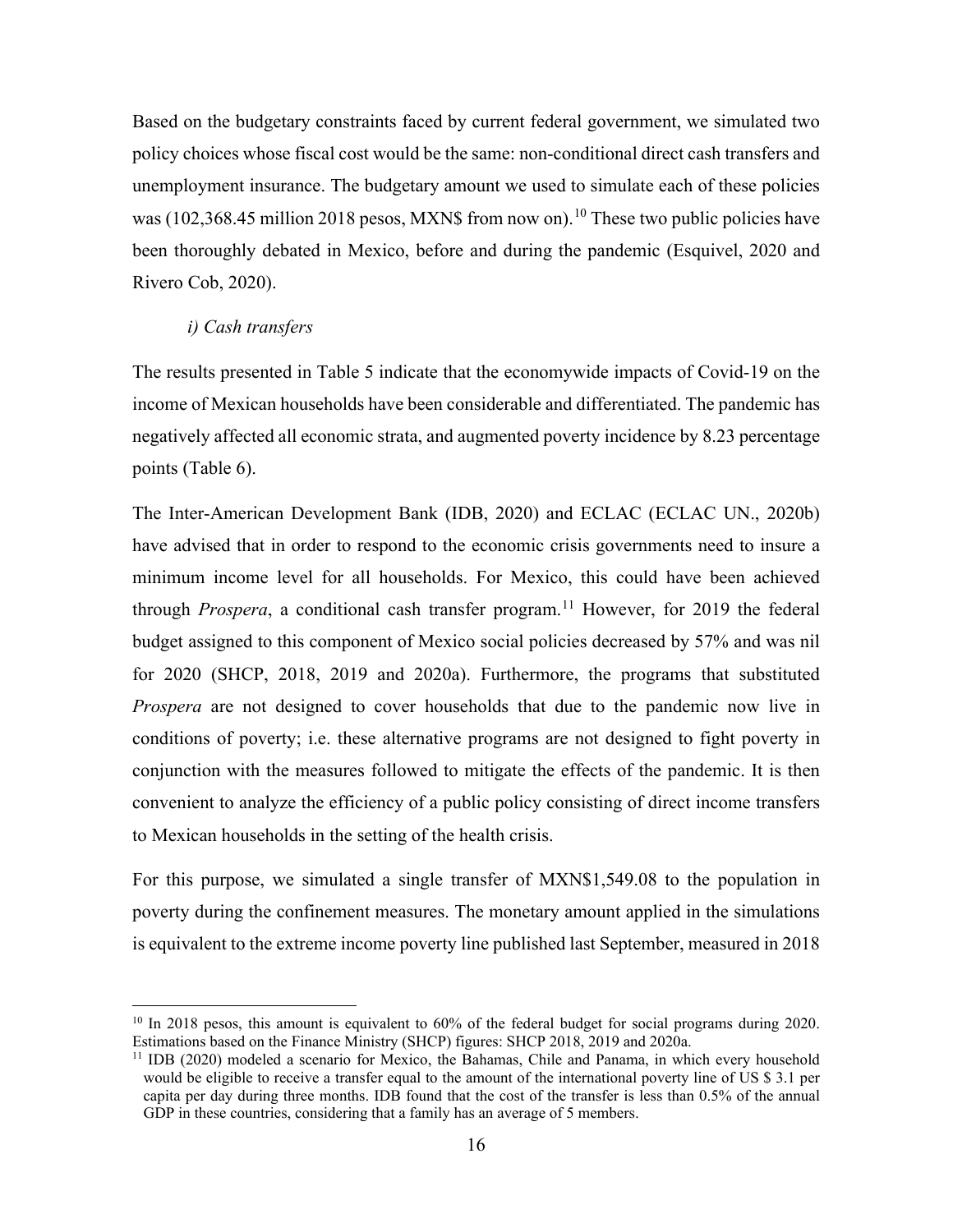MXN. This poverty line corresponds to the monetary value of a food basket of minimum consumption in the urban area<sup>12</sup>, as calculated by CONEVAL.<sup>13</sup> Table 7 shows the estimated costs by decile of the simulated policy. In total it would amount to MXN\$ 102,368.45 million.

| <b>Decile</b> | Total transfers* |
|---------------|------------------|
| I             | 19,381.40        |
| $\mathbf{I}$  | 19,375.50        |
| Ш             | 19,382.36        |
| IV            | 16,814.37        |
| $\bf V$       | 19,374.64        |
| VI            | 8,040.17         |
| VII           | 0.00             |
| VIII          | 0.00             |
| IX            | 0.00             |
| $\mathbf{X}$  | 0.00             |
| <b>Total</b>  | 102,368.45       |

**Table 7. Proposed cash transfers (million MXN\$)\***

\* The amounts of transfers are distributed according to figures of Table 6. Sources. Own estimations

Table 8 presents the results of the simulation. It indicates that the simulated cash transfers considerably reduce the negative effects of the pandemic on the beneficiaries of the program (deciles I-VI), to the extent that the impact is reversed from negative to positive for the first decile. Furthermore, it shows that due to the multiplier effect of the support to poor households, the initial reduction in income of non-beneficiaries (deciles VII-X) caused by pandemic decreases by approximately one percentage point.

<span id="page-16-0"></span><sup>&</sup>lt;sup>12</sup> We used only the urban extreme poverty line since SAM-MEX does not distinguish the type of area in which the households are located.

<span id="page-16-1"></span><sup>&</sup>lt;sup>13</sup> Public entity officially designated to measure poverty in Mexico.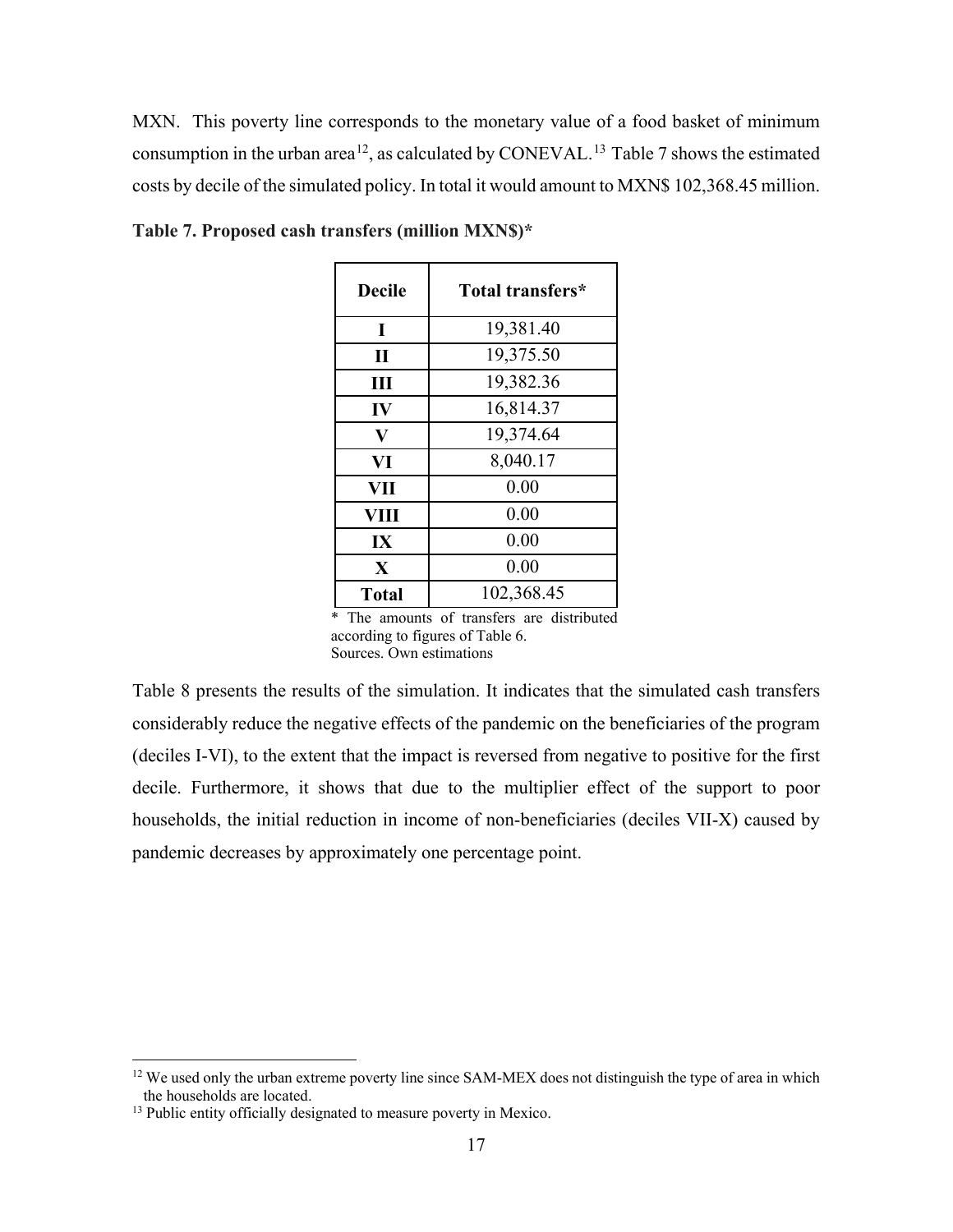| Decile                  | <b>Income Changes</b> |               |
|-------------------------|-----------------------|---------------|
|                         | Covid-19              | Covid-19 and  |
|                         | impacts               | public policy |
|                         |                       | impacts       |
| I                       | $-9.41%$              | 0.95%         |
| $\mathbf{I}$            | $-9.77\%$             | $-3.00\%$     |
| Ш                       | $-10.02\%$            | $-4.42\%$     |
| IV                      | $-10.14%$             | $-5.78%$      |
| $\overline{\mathbf{V}}$ | $-10.43%$             | $-6.25%$      |
| VI                      | $-10.44%$             | $-8.23%$      |
| VII                     | $-10.53%$             | $-9.37\%$     |
| <b>VIII</b>             | $-10.49%$             | $-9.33\%$     |
| IX                      | $-10.58%$             | $-9.45%$      |
| $\mathbf{X}$            | $-10.36%$             | $-9.18%$      |

# **Table 8. Impact of Cash Transfer Impacts on Household income by decile**

Source: Own estimations

In addition to the above, it may be observed that public cash transfer policy to poor households mitigates the drop in the value added of the Mexican economy, going from -11.30 (during the pandemic) to -10.06%, and as expected, the policy stimulates the reduction of inequality in a range of 2-3.6% (Table 9).

**Table 9. impact of Cash Transfers on inequality**

|           | Inequality           |                                           |                      |
|-----------|----------------------|-------------------------------------------|----------------------|
| Indicator | Covid-19<br>scenario | Covid-19 and<br>public policy<br>scenario | Percentual<br>change |
| GINI      | 0.4553               | 0.446                                     | $-2.04%$             |
|           | 0.1612               | 0.1554                                    | $-3.60\%$            |

Source: Own estimations

*ii) Unemployment Insurance*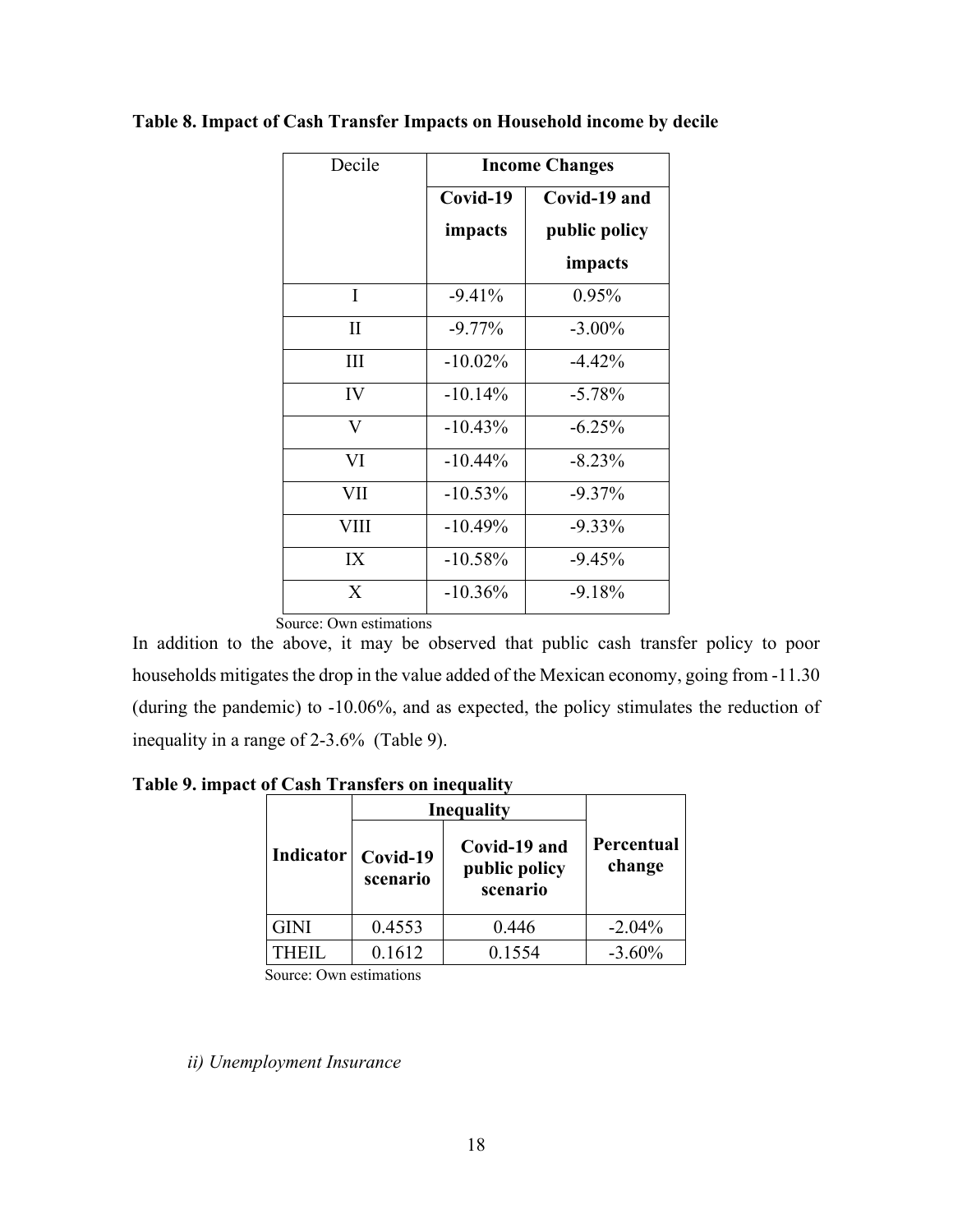One consequence of the shutdown due to Covid-19 pandemic has been the loss of jobs. According to INEGI (2020a, 2020b) unemployment rates during April, May and June 2020 have been 4.7, 4.2 and 5.5%, respectively. The figures are above the 2.8% registered in March 2020, before the lockdown and social distancing began to be implemented by Mexico's federal government. A policy measure suggested to face the employment problematic has been the adoption of unemployment insurance (Esquivel 2020, ECLAC 2020b). However, this strategy has only been adopted by two States governments: Yucatán and Mexico City, while its enforcement nationwide has not been approved in spite of the fact that 15 law initiatives were presented in the Parliamentary Gazette between August 2012 and April 2020 (Rivero Cob, 2020).

In this subsection we analyze how the negative economic effects due to the health-care crisis would be modified if unemployment insurance were implemented. The simulation of this policy is based on the unemployment program currently applied in Mexico City (Ministry of Labour STFYE, Spanish acronym, 2020, and Rivero Cob, 2020). Specifically, the simulation consists of assigning MXN\$ 5,870.13 per month during the pandemic period modeled (four months from April to July) to unemployed individuals older than 18 years of age. Although the policy in Mexico City consists only of two monthly transfers of MXN\$ 1,390.2 to unemployed individuals, in the simulation we adjusted the amount so that its total cost coincided with the policy of income transfers of previous simulation (i.e. MXN\$102,368.45 million). It should be noted that as well as allowing us to compare the effects of these two policy options, the adjusted per capita amount is above the urban poverty line (MXN \$3,001.67), but below the minimum average monthly amount workers declare they require to stay at home during the pandemic: MXN\$ 6,170.83 (Hernández-Solano and Triano-Enríquez 2020).

A necessary input for the simulation is the number of unemployed individuals during the quarantine for each of the income distribution deciles before the start of the health-care crisis. The estimation of this information follows Hernández-Solano et al. (2020) and uses data from a household survey whose purpose is to evaluate the impacts of the pandemic: *Seguimiento de los Efectos del Covid-19 en el Bienestar de los Hogares Mexicanos* (Follow-up of the Effects of Covid-19 on the Welfare of Mexico Households) (ENCOVID-19, Spanish acronym, Teruel-Belismelis, 2020).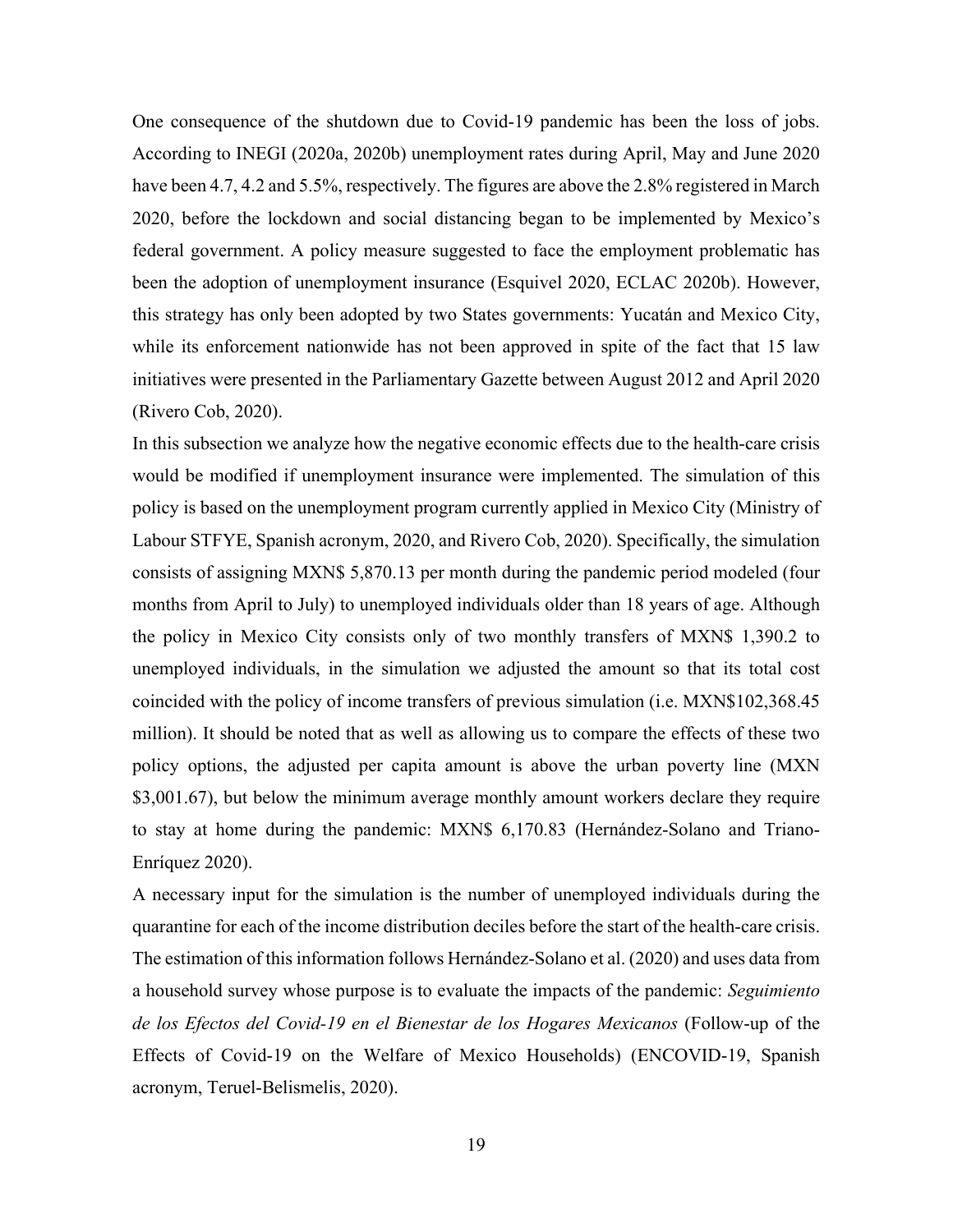We made the estimations in two steps: In the first one we estimated the linear regression model of Hernández-Solano et al. (2020) to predict the income before the pandemic of households included in ENCOVID-19. This was done using socio-economic variables that describe the household´s situation before the pandemic and variables that do not change over time. Afterwards, we gathered labor information from ENCOVID-19 to estimate the number of unemployed individuals during the first 15 days of April 2020 broken down into income deciles.

Our results indicate that between 3.27 and 5.62 million people lost their employment or could not find a job during April 2020 (confidence interval of 95%). Table 10 shows the distribution of unemployed individuals by income decile according to the income distribution data registered before the health-care emergency. Table 10 also includes the costs per decile and total costs to implement the simulated employment insurance policy for all unemployed individuals during the month referred to.

| 17,100.20<br>$\mathbf I$<br>728,272<br>16,422.09<br>699,392<br>$\mathbf{I}$<br>10,962.51<br>III<br>466,877<br>18,278.18<br>IV<br>778,440<br>6,147.20<br>261,800<br>V<br>10,371.81<br>VI<br>441,719<br>5,514.20<br>VII<br>234,841<br>8,850.13<br><b>VIII</b><br>376,914<br>5,327.35<br>IX<br>226,884 | <b>Decile</b> | <b>No. of Unemployed</b> | <b>Insurance Transfers</b> |
|-----------------------------------------------------------------------------------------------------------------------------------------------------------------------------------------------------------------------------------------------------------------------------------------------------|---------------|--------------------------|----------------------------|
|                                                                                                                                                                                                                                                                                                     |               |                          |                            |
|                                                                                                                                                                                                                                                                                                     |               |                          |                            |
|                                                                                                                                                                                                                                                                                                     |               |                          |                            |
|                                                                                                                                                                                                                                                                                                     |               |                          |                            |
|                                                                                                                                                                                                                                                                                                     |               |                          |                            |
|                                                                                                                                                                                                                                                                                                     |               |                          |                            |
|                                                                                                                                                                                                                                                                                                     |               |                          |                            |
|                                                                                                                                                                                                                                                                                                     |               |                          |                            |
|                                                                                                                                                                                                                                                                                                     |               |                          |                            |
| 3,394.77<br>X<br>144,578                                                                                                                                                                                                                                                                            |               |                          |                            |
| 102,368.45<br>4,359,716<br><b>Total</b>                                                                                                                                                                                                                                                             |               |                          |                            |

**Table 10. Unemployed Individuals and Program Income Transfers (millions MXN\$)**

Table 11 presents the results of the simulation related to households' income by decile. It shows that unemployment insurance mitigates the negative effects of the pandemic on income in all economic strata. However, since it is a less progressive policy than cash transfers, its effectiveness in the poorest deciles (I-III) is less than that of the latter.

Source: Own estimations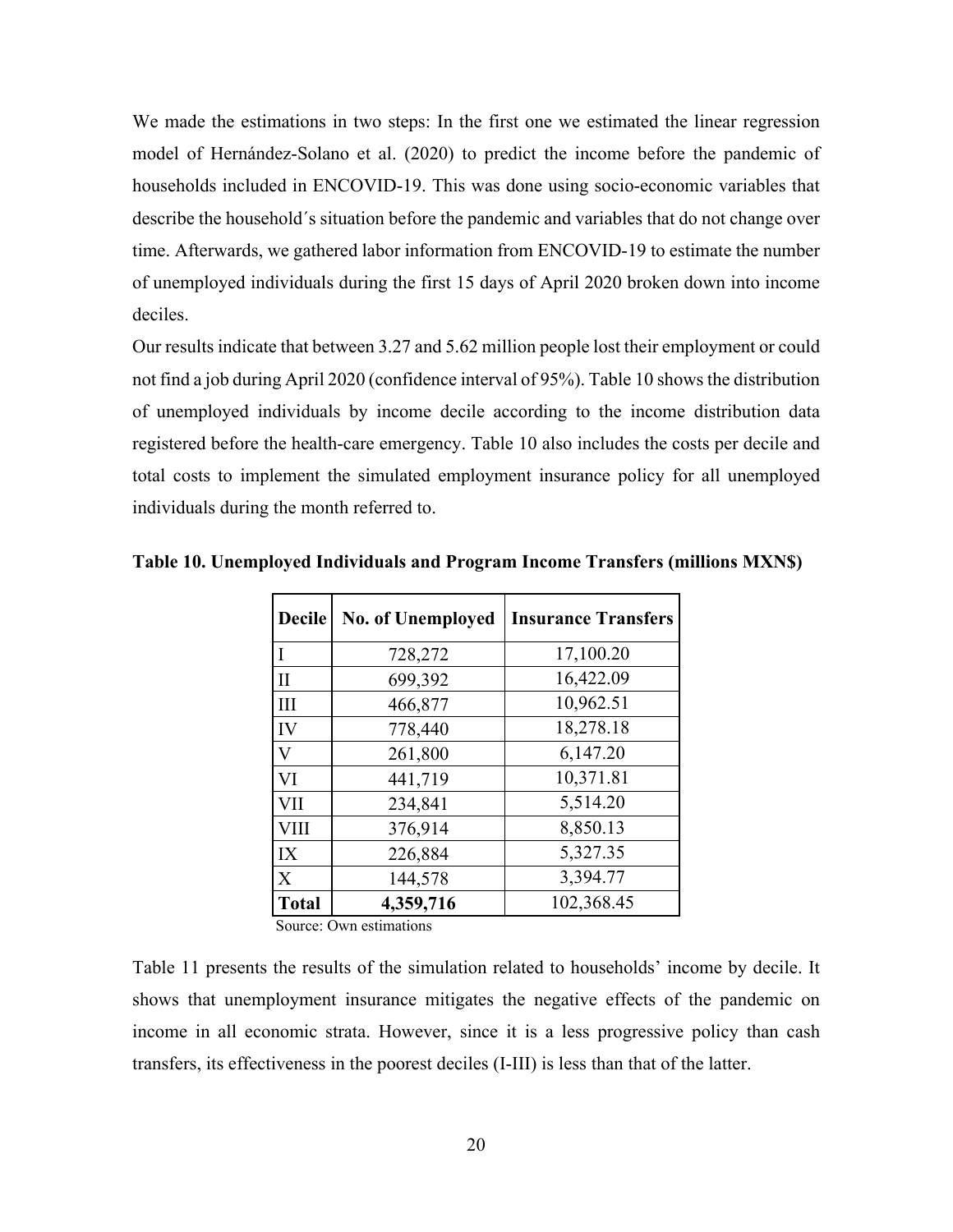|               | <b>Changes</b>     |                                         |
|---------------|--------------------|-----------------------------------------|
| <b>Decile</b> | Covid-19<br>impact | Covid-19 and<br>public policy<br>impact |
| I             | $-9.41%$           | $-0.16%$                                |
| $\mathbf{I}$  | $-9.77\%$          | $-3.89%$                                |
| Ш             | $-10.02\%$         | $-6.37%$                                |
| IV            | $-10.14%$          | $-5.54%$                                |
| V             | $-10.43%$          | $-8.34%$                                |
| VI            | $-10.44%$          | $-7.97%$                                |
| VII           | $-10.53%$          | $-8.82%$                                |
| VIII          | $-10.49%$          | $-8.61%$                                |
| IX            | $-10.58%$          | $-9.16%$                                |
| $\mathbf{X}$  | $-10.36%$          | $-9.14%$                                |

**Table 11. Impact of Unemployment Insurance on Household income by decile**

Source: Own estimations

In addition to this result, Table 12 indicates that income transfer might be preferred in comparison to unemployment insurance since its multiplier effect on improving equality is higher. Finally, our results indicate that unemployment insurance is less effective in reducing the loss in value added of the Mexican economy due to the pandemic: 1.19 vs 1.24 percentage points, respectively.

| Indicator   | <b>Inequality</b>    |                                              |                      |
|-------------|----------------------|----------------------------------------------|----------------------|
|             | Covid-19<br>scenario | Covid-19<br>and public<br>policy<br>scenario | Percentual<br>change |
| <b>GINI</b> | 0.4553               | 0.4482                                       | $-1.56%$             |
| THEIL.      | 0.1612               | 0.1565                                       | $-2.92\%$            |

**Table 12. Unemployment Insurance Impacts on inequality**

### **5.- Conclusions**

The pandemic caused by Covid-19 took world leaders by surprise. After more than six months of this health-care crisis, uncertainties remain about the rate of spread of the disease

Source: Own estimations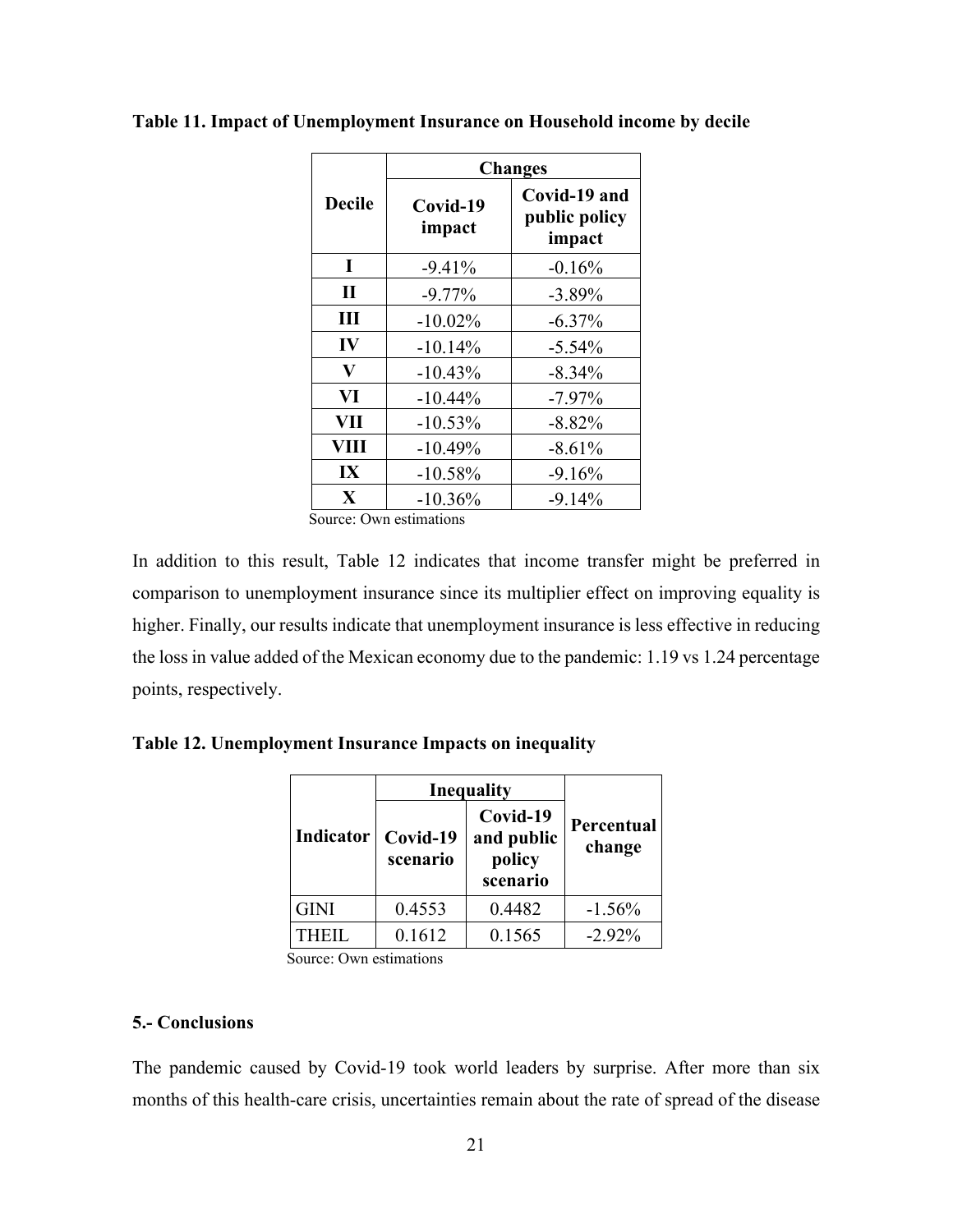during the following months and thus, about the required social distancing and lockdown measures to contain it and its socioeconomic consequences.

In Mexico, since the application of the National Development Program 2019-2024, the new federal government has prioritized social policies, reflected by the increase of its budget granted to the Social Development Ministry (now called Welfare Ministry): at constant 2018 pesos this budget increased by 41% from 2019 with respect to 2018 and by 20% in 2020 as compared with 2019; the latter notwithstanding austerity measures applied to the federal budget of 2020. President Lopez Obrador also modified policies applied by the Social Ministry. In 2019 he created a program to promote agroforestry of small rural households (called *Sembrando Vida*); in 2020 he abolished *Prospera*, Mexico's symbolic conditional cash transfer program aimed at reducing the poverty of poor households; and in 2019 and 2020 increased the budget for pensions to the elderly and disabled. In 2020 *Sembrando Vida*  represents 16.3% of the total social budget and the two pension programs account for 81.8% of this budget (SHCP 2019 and 2020, see also Mexican Government, n/d).

These policies are not designed to mitigate the effects of Covid-19 on poor households, which is illustrated by our estimations of the direct and indirect impacts of the pandemic indicating that poverty incidence increased from April to July 2020 due to the decline of final demand, inventories and investment (this notwithstanding the observed increase of remittances Mexican households receive from relatives working abroad). So, to reduce income decline and poverty incidence we propose that social policies different from or in addition to current ones are required. For this, we selected two alternative policies: an unconditional cash transfer program to households in poverty before and due to Covid-19 and unemployment insurance. Based on this, on public budget limitations and on the controversy about where to channel governmental social subsidies, we simulate the likely multiplier effects of these two alternative policies, applying the same budgetary amount to each of them for comparative purposes. Our results indicate that direct monetary cash transfers to households in poverty are superior to an unemployment insurance policy for those who have lost their jobs during the pandemic; because the former alleviates more income loss, inequality, and poverty incidence.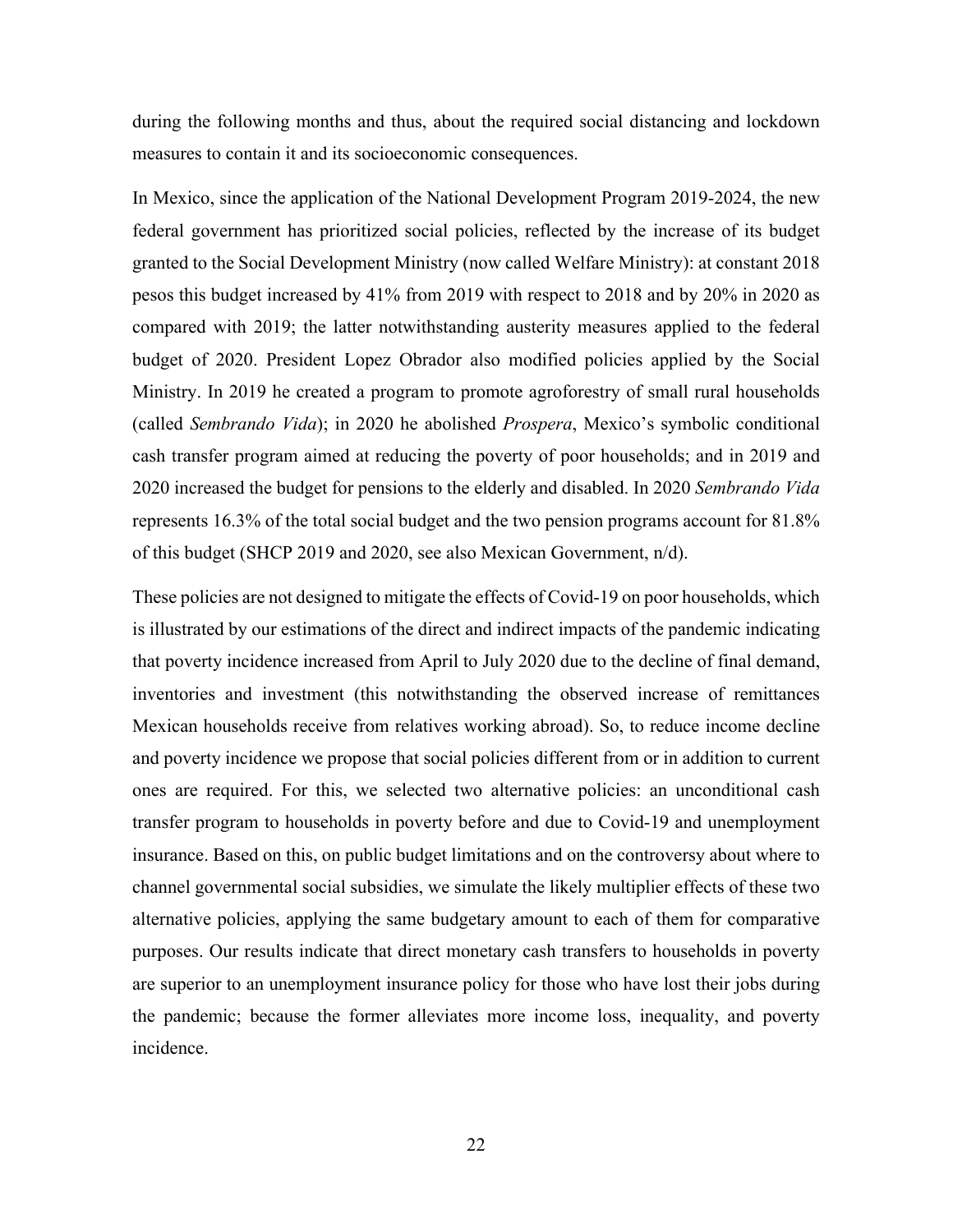Since these findings are based on the application of a model and data, not flawed by preconceived ideological biases and political interests that have characterized the discussion of policies before and during the pandemic, our study could contribute to the design of efficient and effective government measures to mitigate the socioeconomic effects of the health-care crisis.

Notwithstanding the above, more research is required to fully understand the consequences of the pandemic on the Mexican economy and society as well as to explore the most adequate policies to reduce these and to promote future development in Mexico. In terms of multisectoral approaches based on the Social Accounting Matrix of Mexico, it would be possible to simulate current and alternative policies beyond social policies when required data becomes available. Furthermore, based on this SAM, it is possible to extend our research to cover a longer period and to incorporate relative prices based on a computable general equilibrium model.

# **References**

- BANXICO (2020a). Resumen Ejecutivo del Informe Trimestral. Abril-Junio 2020. Banco de México, Mexico City. [https://www.banxico.org.mx/publicaciones-y](https://www.banxico.org.mx/publicaciones-y-prensa/informes-trimestrales/%7BF8EFA468-B34F-B5C8-75F6-F1FA7F6E31E5%7D.pdf)[prensa/informes-trimestrales/%7BF8EFA468-B34F-B5C8-75F6-](https://www.banxico.org.mx/publicaciones-y-prensa/informes-trimestrales/%7BF8EFA468-B34F-B5C8-75F6-F1FA7F6E31E5%7D.pdf) [F1FA7F6E31E5%7D.pdf.](https://www.banxico.org.mx/publicaciones-y-prensa/informes-trimestrales/%7BF8EFA468-B34F-B5C8-75F6-F1FA7F6E31E5%7D.pdf) Accessed 16 Oct 2020.
- \_\_\_\_\_ (2020b). Estimación Ex-Ante del Impacto de la Pandemia de COVID-19 sobre la Actividad Económica en México. Excerpt from the Quarterly Report January-March 2020, Box 2, pp. 31-35, May 2020. Banco de México, Mexico City. [https://www.banxico.org.mx/publicaciones-y-prensa/informes](https://www.banxico.org.mx/publicaciones-y-prensa/informes-trimestrales/recuadros/%7BB3EB3DA1-E3A1-0B39-6D76-54C7E5F8BCF0%7D.pdf)[trimestrales/recuadros/%7BB3EB3DA1-E3A1-0B39-6D76-](https://www.banxico.org.mx/publicaciones-y-prensa/informes-trimestrales/recuadros/%7BB3EB3DA1-E3A1-0B39-6D76-54C7E5F8BCF0%7D.pdf) [54C7E5F8BCF0%7D.pdf.](https://www.banxico.org.mx/publicaciones-y-prensa/informes-trimestrales/recuadros/%7BB3EB3DA1-E3A1-0B39-6D76-54C7E5F8BCF0%7D.pdf) Accessed 2 Oct 2020.
- \_\_\_\_\_ (2020c). Ingresos por Remesas. Sistema de Información Económica (SIE). Banco de México, City. [https://www.banxico.org.mx/SieInternet/consultarDirectorioInternetAction.do?accio](https://www.banxico.org.mx/SieInternet/consultarDirectorioInternetAction.do?accion=consultarCuadro&idCuadro=CE81&locale=es) [n=consultarCuadro&idCuadro=CE81&locale=es.](https://www.banxico.org.mx/SieInternet/consultarDirectorioInternetAction.do?accion=consultarCuadro&idCuadro=CE81&locale=es) Accessed 10 Oct 2020.
- CONEVAL (2018). Medición de la Pobreza: Evolución de las Líneas de Pobreza por Ingreso. Consejo Nacional de Evaluación de la Política de Desarrollo Social, Mexico City. https://www.coneval.org.mx/Medicion/MP/Paginas/Programas\_BD\_08\_10\_12\_14 [16\\_18.aspx.](https://www.coneval.org.mx/Medicion/MP/Paginas/Programas_BD_08_10_12_14_16_18.aspx) Accessed 21 Oct 2020.
	- \_\_\_\_\_ (n/d). Base de datos y programas de cálculo 2018. Consejo Nacional de Evaluación de la Política de Desarrollo Social, Mexico City. https://www.coneval.org.mx/Medicion/MP/Paginas/Programas BD 08 10 12 14 [16\\_18.aspx.](https://www.coneval.org.mx/Medicion/MP/Paginas/Programas_BD_08_10_12_14_16_18.aspx) Accessed 30 Jul 2020.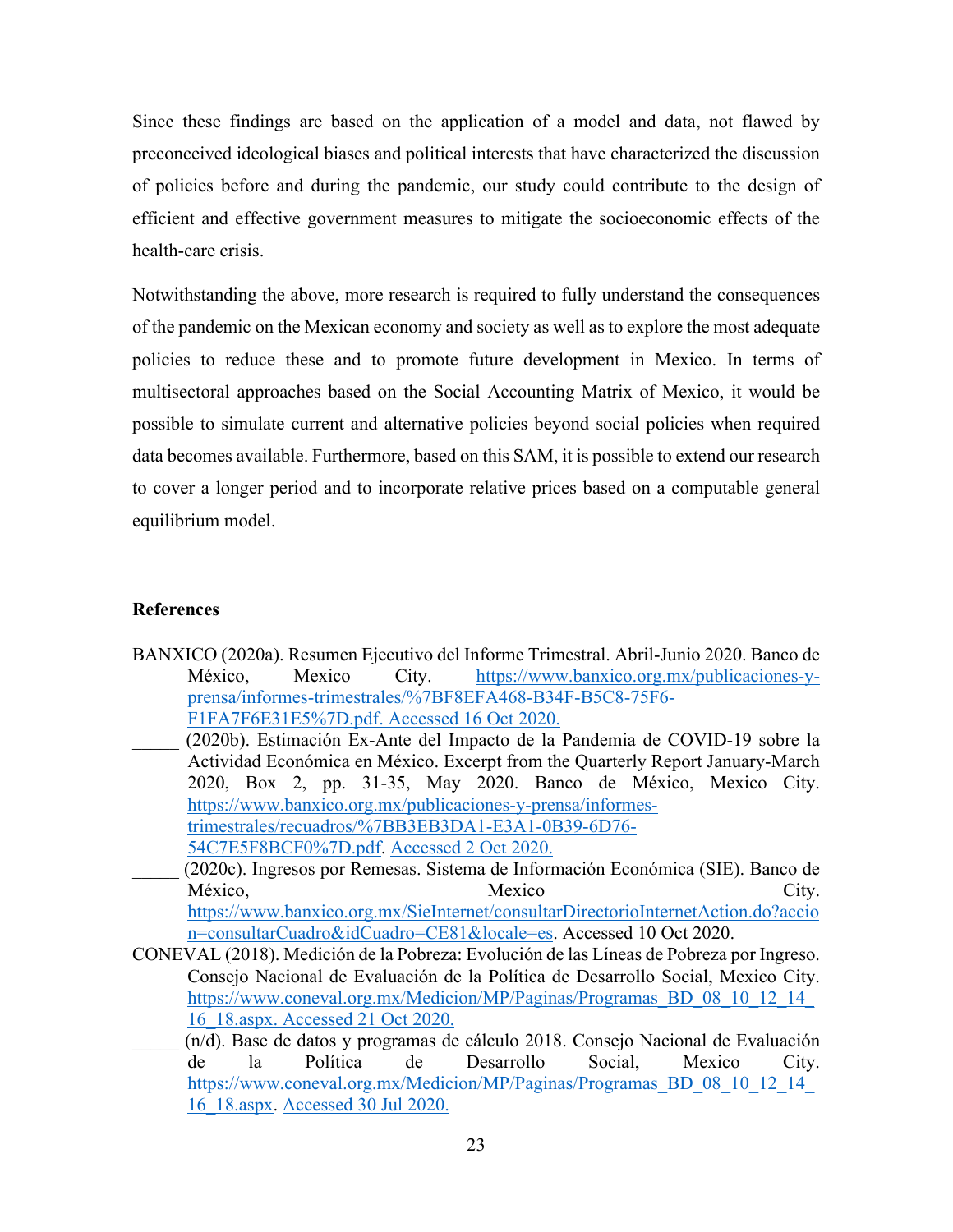- Chapa, J. (2020). Impacto económico del COVID-19 en las regiones de México. Ciencia UANL / Year 23, No.102, July-August 2020. [https://doi.org/10.29105/cienciauanl23.102-1](https://doi.org/10.29105/cienciauanl23.102-1%C2%A0)
- Chapa, J. Ayala E. (2020). El súbito freno de la economía a causa del Covid-19: Un ejercicio sobre su posible impacto inmediato. Centro de Investigaciones Económicas, Facultad de Economía Universidad Autónoma de Nuevo León. [https://www.semepul](https://www.semepul-aieplac.com.mx/EconPostCOVID/COVID-19-CIE-UANL-vf2-1.pdf)[aieplac.com.mx/EconPostCOVID/COVID-19-CIE-UANL-vf2-1.pdf.](https://www.semepul-aieplac.com.mx/EconPostCOVID/COVID-19-CIE-UANL-vf2-1.pdf) Accessed 2 Aug 2020.
- Cuesta Aguirre, J. P. and S. A. Hannan (2020). A Mexican State-level Perspective on Covid-19 and its Economic Fallout. IMF Working Paper WP/20/214. [https://www.imf.org/en/Publications/WP/Issues/2020/10/13/A-Mexican-State-level-](https://www.imf.org/en/Publications/WP/Issues/2020/10/13/A-Mexican-State-level-Perspective-on-Covid-19-and-its-Economic-Fallout-49818)[Perspective-on-Covid-19-and-its-Economic-Fallout-49818.](https://www.imf.org/en/Publications/WP/Issues/2020/10/13/A-Mexican-State-level-Perspective-on-Covid-19-and-its-Economic-Fallout-49818) Accessed 17 Oct 2020.
- Díaz González E. (2020). Efectos económicos del CORONAVIRUS. COVID-19 en la economía de México, El Colegio de la Frontera Norte. [https://www.colef.mx/estudiosdeelcolef/efectos-economicos-del-coronavirus-covid-](https://www.colef.mx/estudiosdeelcolef/efectos-economicos-del-coronavirus-covid-19-en-la-economia-de-mexico/)[19-en-la-economia-de-mexico/.](https://www.colef.mx/estudiosdeelcolef/efectos-economicos-del-coronavirus-covid-19-en-la-economia-de-mexico/) Accessed 14 May 2020.
- DOF (2020). ACUERDO por el que se establecen acciones extraordinarias para atender la emergencia sanitaria generada por el virus SARS-CoV2. DOF: 31/03/2020. Diario Oficial de la Federación, Mexico. [https://www.dof.gob.mx/nota\\_detalle.php?codigo=5590914&fecha=31/03/2020.](https://www.dof.gob.mx/nota_detalle.php?codigo=5590914&fecha=31/03/2020) Accessed 10 June 2020.
- ECLAC, UN. (2020a). Latin America and the Caribbean and the COVID-19 pandemic: Economic and social effects. ECLAC. Special Report, No.1. April 2020. Economic Commission for Latin America and the Caribbean, United Nations. [https://www.cepal.org/en/publications/45351-latin-america-and-caribbean-and](https://www.cepal.org/en/publications/45351-latin-america-and-caribbean-and-covid-19-pandemic-economic-and-social-effects)[covid-19-pandemic-economic-and-social-effects.](https://www.cepal.org/en/publications/45351-latin-america-and-caribbean-and-covid-19-pandemic-economic-and-social-effects) Accessed 9 September 2020.
- (2020b). Addressing the growing impact of COVID-19 with a view to reactivation with equality: New projections. Special Report, No.5. July 2020. Economic Commission for Latin America and the Caribbean, United Nations. [https://www.cepal.org/en/publications/45784-addressing-growing-impact-covid-19](https://www.cepal.org/en/publications/45784-addressing-growing-impact-covid-19-view-reactivation-equality-new-projections) [view-reactivation-equality-new-projections.](https://www.cepal.org/en/publications/45784-addressing-growing-impact-covid-19-view-reactivation-equality-new-projections) Accessed 8 August 2020.
- Esquivel, G. (2020). Pandemia, confinamiento y crisis: ¿Qué hacer para reducir los costos económicos y sociales?. [https://www.nexos.com.mx/?p=47731.](https://www.nexos.com.mx/?p=47731) Accessed 25 June 2020.
- Hernández-Solano, A., Teruel-Belismelis, G. & Pérez-Hernández V. (2020). Ingresos y seguridad alimentaria de los hogares mexicanos pobres durante la pandemia de covid-19. Working Paper.
- Hernández-Solano, A and Triano-Enríquez, M. (2020). El ingreso de los mexicanos en el contexto de la pandemia por COVID-19. Policy Brief. [https://equide.org/wp](https://equide.org/wp-content/uploads/2020/05/PB-Ingresos.pdf.%20Accessed%205%20Aug%202020)[content/uploads/2020/05/PB-Ingresos.pdf. Accessed 5 Aug 2020.](https://equide.org/wp-content/uploads/2020/05/PB-Ingresos.pdf.%20Accessed%205%20Aug%202020)
- IDB (2020). Public Policy to Tackle Covid-19: Recommendations for Latin America and the Caribbean (LAC). April 2020. Interamerican Development Bank. <http://dx.doi.org/10.18235/0002302>
- IFPRI (2020). IFPRI Resources and Analyses of COVID-19 Impact. International Food Policy Research Institute.<https://www.ifpri.org/covid-19>**.** Accessed 20 Jul 2020.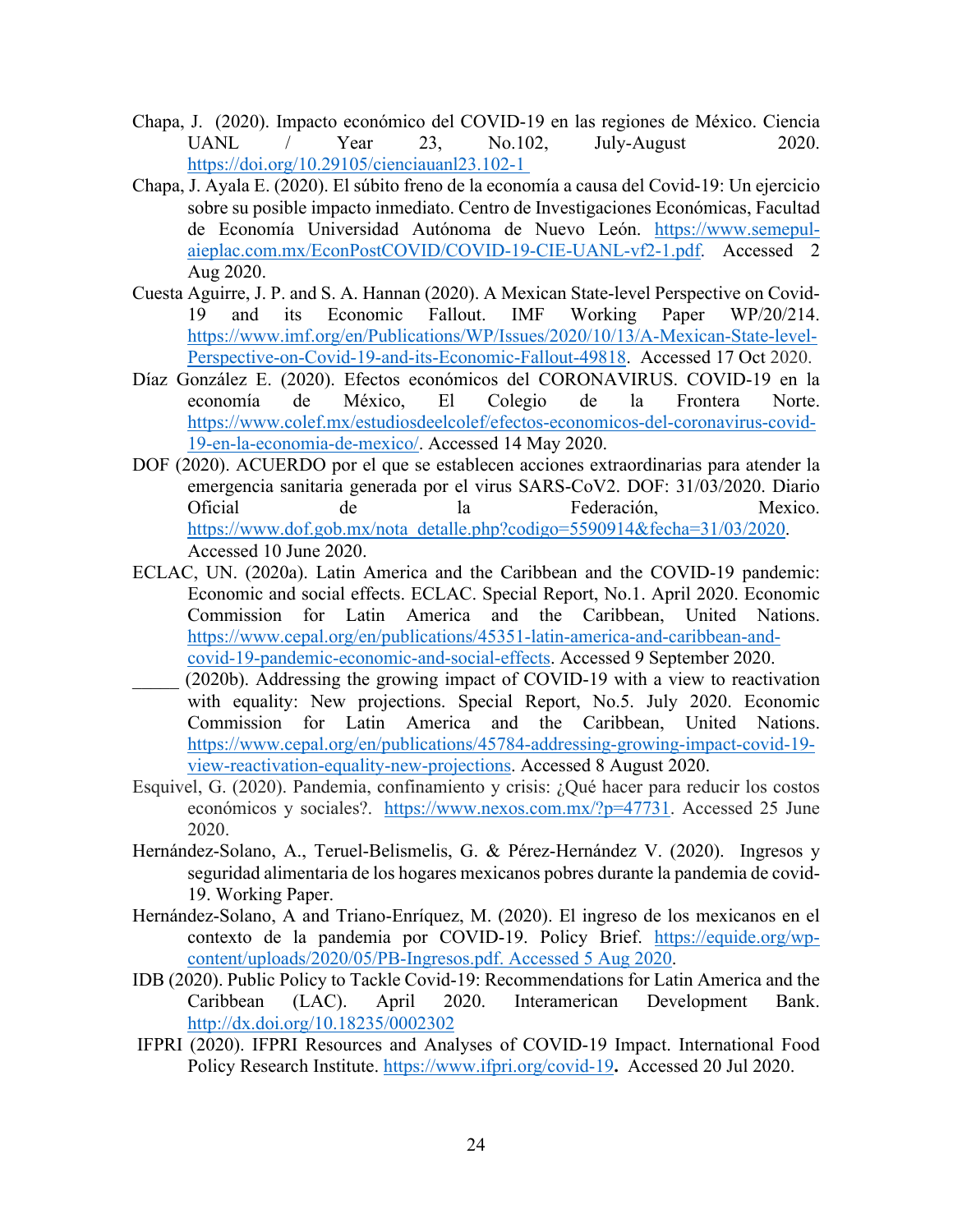- IMF (2020a). Policy responses to Covid-19: Mexico. International Monetary Fund. [https://www.imf.org/en/Topics/imf-and-covid19/Policy-Responses-to-COVID-](https://www.imf.org/en/Topics/imf-and-covid19/Policy-Responses-to-COVID-19#M)[19#M](https://www.imf.org/en/Topics/imf-and-covid19/Policy-Responses-to-COVID-19#M) . Accessed 24 Oct 2020.
	- (2020b). World Economic Outlook, October 2020: A Long and Difficult Ascent. International Monetary Monetary Fund. [https://www.imf.org/en/Publications/WEO/Issues/2020/09/30/world-economic](https://www.imf.org/en/Publications/WEO/Issues/2020/09/30/world-economic-outlook-october-2020)[outlook-october-2020.](https://www.imf.org/en/Publications/WEO/Issues/2020/09/30/world-economic-outlook-october-2020) Accessed 16 Oct 2020.
- (2018a). Banco de Información Económica (BIE). Instituto Nacional de Estadística y Geografía, Mexico.<https://www.inegi.org.mx/sistemas/bie/> . Accessed 10 Sept 2020.
- \_\_\_\_\_ (2018b). Encuesta Nacional de Ingresos y Gastos de los Hogares (ENIGH). 2018. En DRAFT AYN dice 2020 en tabla1, cambiar por 2020Nueva serie. Instituto Nacional de Estadística y Geografía, Mexico. [https://www.inegi.org.mx/programas/enigh/nc/2018/.](https://www.inegi.org.mx/programas/enigh/nc/2018/) Accessed 3 Jul 2020
- \_\_\_\_\_ (2020a). Encuesta Telefónica de Ocupación y Empleo (ETOE). Instituto Nacional de Estadística y Geografía, Mexico. [https://www.inegi.org.mx/contenidos/investigacion/etoe/doc/etoe\\_presentacion\\_resu](https://www.inegi.org.mx/contenidos/investigacion/etoe/doc/etoe_presentacion_resultados_abril_2020.pdf) [ltados\\_abril\\_2020.pdf](https://www.inegi.org.mx/contenidos/investigacion/etoe/doc/etoe_presentacion_resultados_abril_2020.pdf) . Accessed 25 Oct 2020.
- \_\_\_\_\_ (2020b). Encuesta Telefónica de Ocupación y Empleo (ETOE). Instituto Nacional de Estadística y Geografía, Mexico. [https://www.inegi.org.mx/contenidos/investigacion/etoe/doc/etoe\\_presentacion\\_resu](https://www.inegi.org.mx/contenidos/investigacion/etoe/doc/etoe_presentacion_resultados_junio_2020.pdf) [ltados\\_junio\\_2020.pdf](https://www.inegi.org.mx/contenidos/investigacion/etoe/doc/etoe_presentacion_resultados_junio_2020.pdf) . Accessed 25 Oct 2020.
- \_\_\_\_\_ (2020c). Indicador Mensual de la Formación Bruta de Capital Fijo (IMFBCF). Base 2013. Instituto Nacional de Estadística y Geografía, Mexico. [https://www.inegi.org.mx/programas/ifb/2013/.](https://www.inegi.org.mx/temas/ofyd/) Accessed 29 Sept 2020.
- \_\_\_\_\_ (2020d). Oferta y Demanda Global Trimestral. Instituto Nacional de Estadística y Geografía, Mexico. [https://www.inegi.org.mx/temas/ofyd/.](https://www.inegi.org.mx/temas/ofyd/) Accessed 29 Sept 2020.
- Medina, F. (2001). Consideraciones sobre el índice de Gini para medir la concentración del ingreso. Serie Estudios Estadísticos y Prospectivos, No. 9. Naciones Unidas, CEPAL. División de Estadística y Proyecciones Económicas. Santiago de Chile. [https://www.cepal.org/es/publicaciones/4788-consideraciones-indice-gini-medir-la](https://www.cepal.org/es/publicaciones/4788-consideraciones-indice-gini-medir-la-concentracion-ingreso)[concentracion-ingreso.](https://www.cepal.org/es/publicaciones/4788-consideraciones-indice-gini-medir-la-concentracion-ingreso) Accessed 10 Jul 2020.
- de Miguel, F. & Pérez-Mayo, J. (2006). Linear SAM models for inequality changes analysis: An application to the Extremadurian economy. Applied Economics, Taylor & Francis (Routledge), 38(20), 2393–2403.<https://doi.org/10.1080/00036840500427825>
- Mexican Government. (2020). Covid-19 México. General Information. Dirección General de Epidemiología. Gobierno de México, Mexico.<https://datos.covid-19.conacyt.mx/> . Accessed 28 Oct 2020.
- Mexican Government. (n/d). Social Programs. Gobierno de México, Mexico. <https://presidente.gob.mx/secciones/programas-sociales/> . Accessed 28 Oct 2020.
- OECD (2020). Economic Outlook, Interim Report. Coronavirus (Covid-19): Living with uncertainty. September 2020. Organisation for Economic Cooperation and Development. <https://doi.org/10.1787/34ffc900-en>
- Pyatt, G. & Round, J. I. (2006). Multiplier Effects and the Reduction of Poverty. In A. de Janvry & R. Kanbur (Eds.), Poverty, Inequality and Development. Economic Studies in Inequality, Social Exclusion and Well-Being, vol 1. Springer, Boston, MA. [https://doi.org/https://doi.org/10.1007/0-387-29748-0\\_12](https://doi.org/https:/doi.org/10.1007/0-387-29748-0_12)